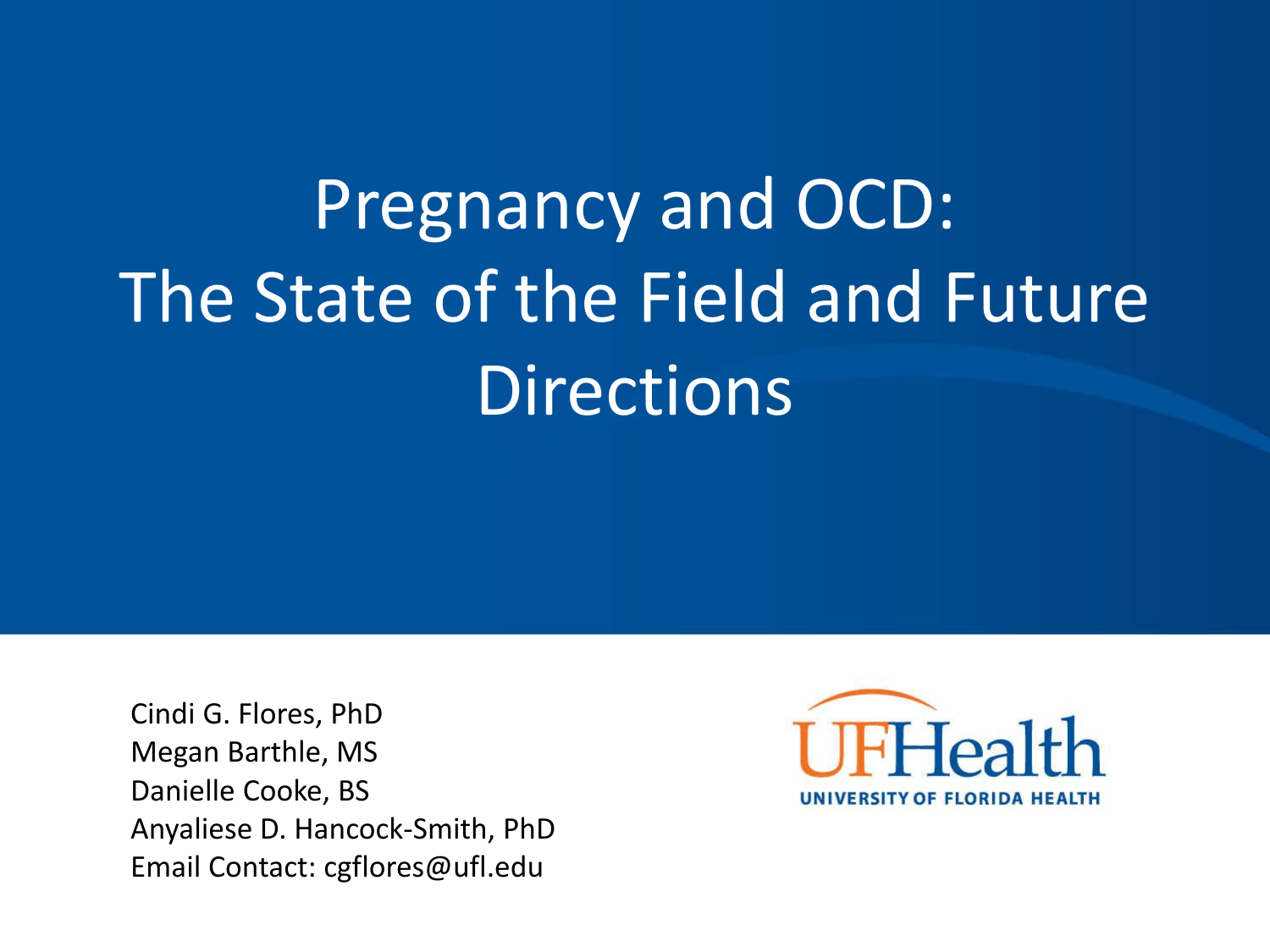### Road Map

- Background information on pOCD
- Impact
- Dimensions of pOCD
- Differential Diagnoses
- UF Collaboration + Case Series
- Conclusions + Future Directions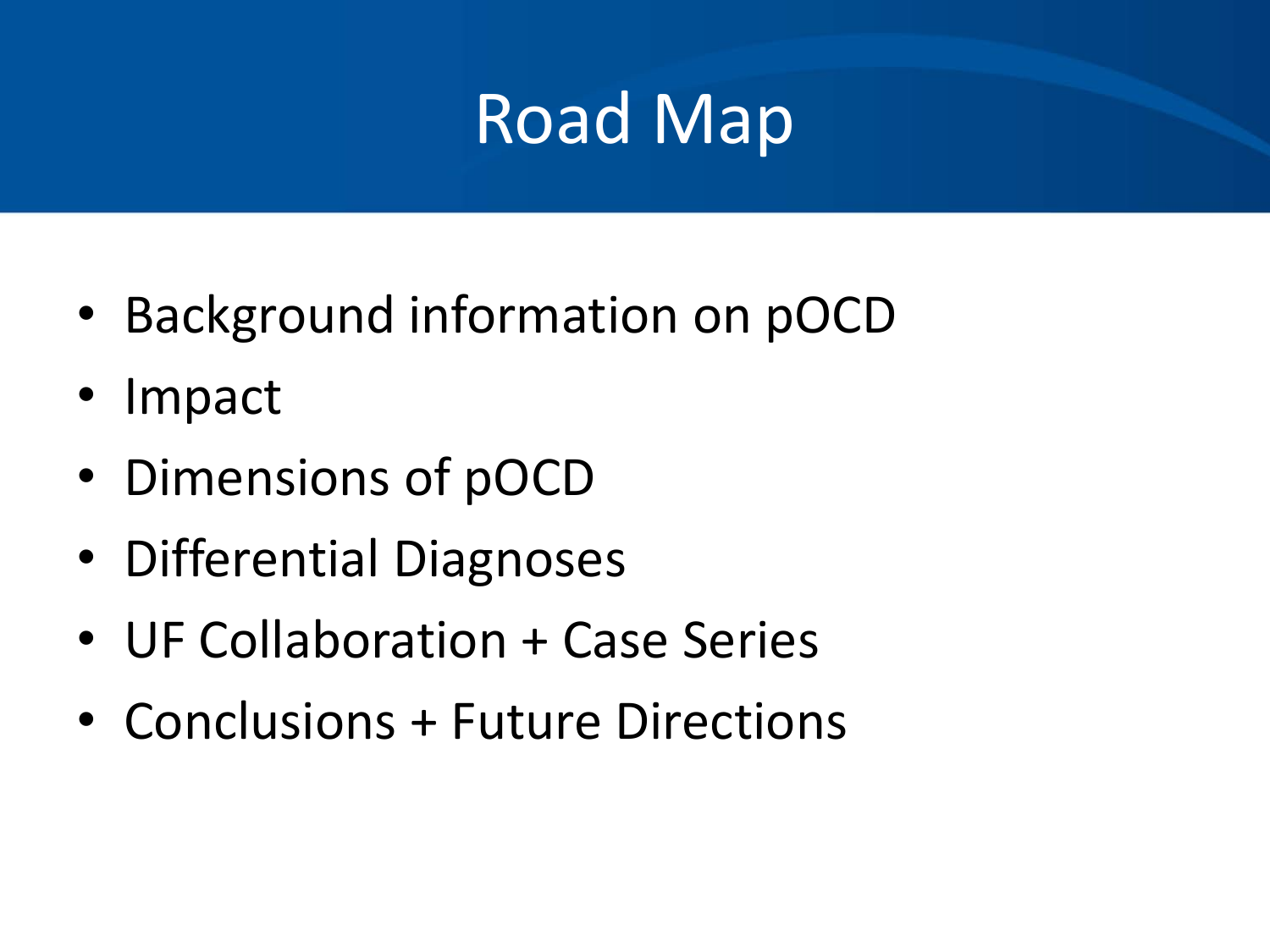#### pOCD Background Information & Treatment Megan Barthle, M.S.

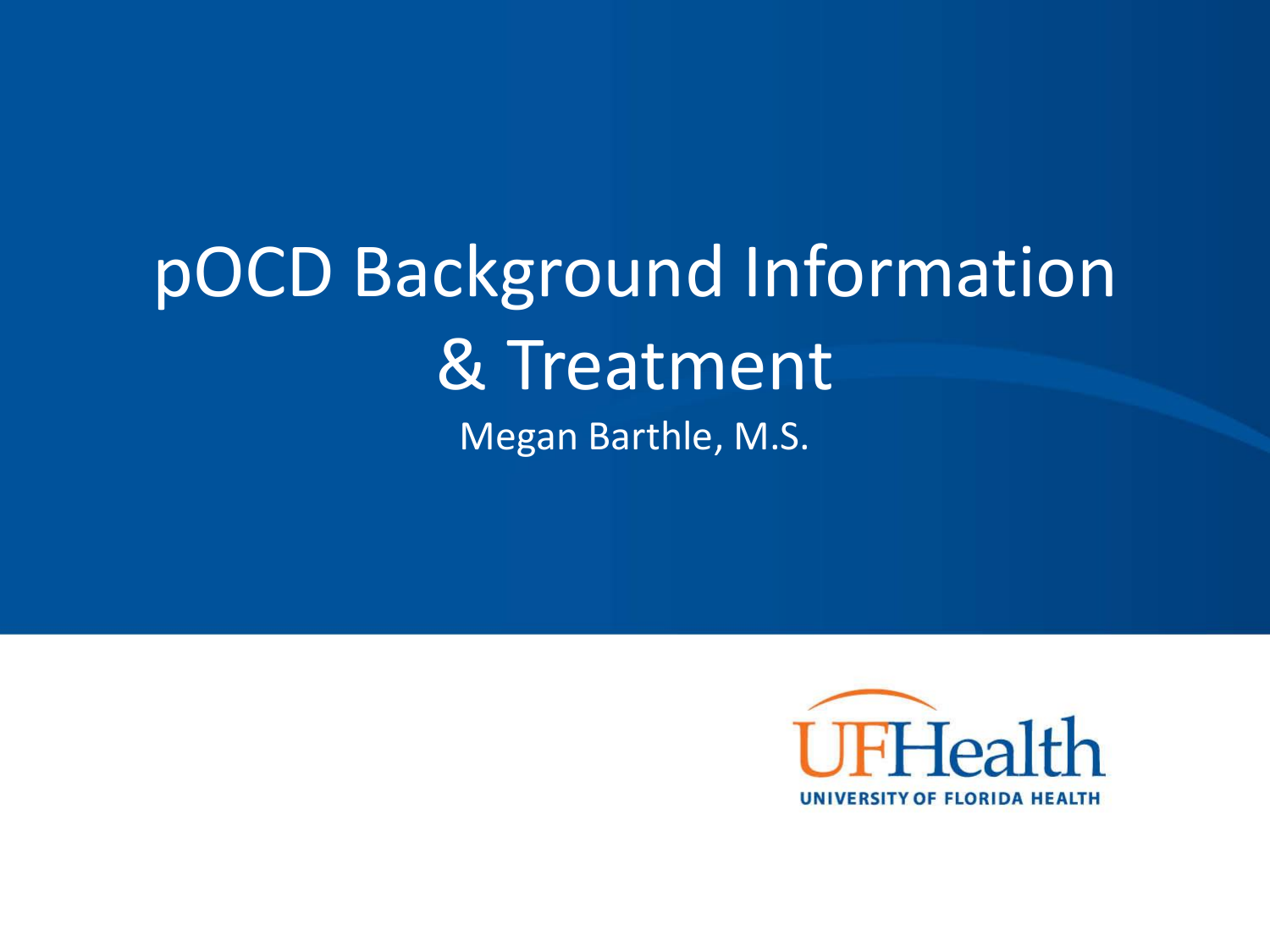### Key Terms

- **Postpartum OCD** occurs immediately after childbirth
- **Perinatal OCD** occurs during pregnancy
- Together, they are referred to as **pOCD**
- Pregnancy and postpartum periods are a time for increased onset or severity of  $OCD^{1,2,3,4}$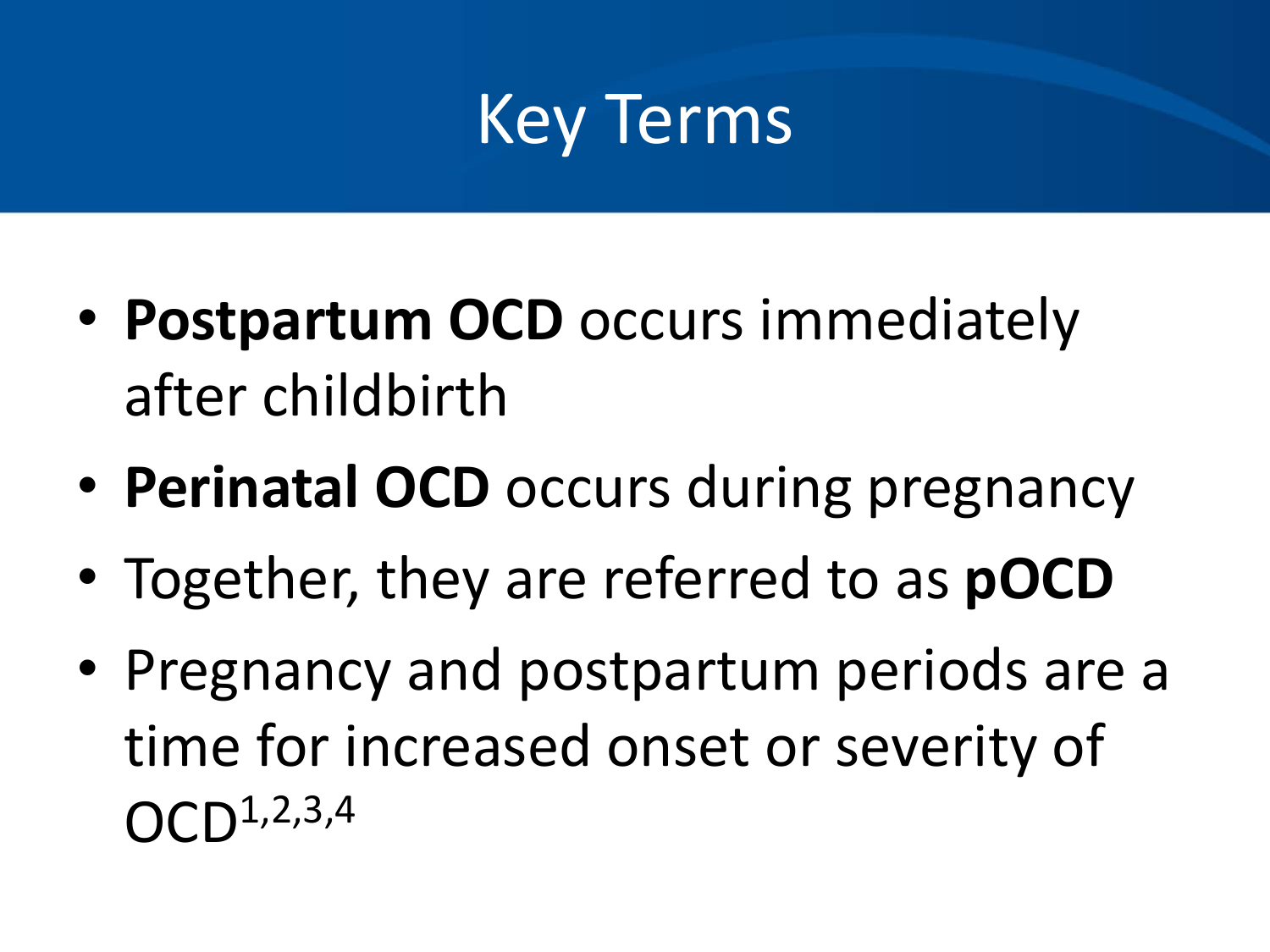### Measures

- Yale-Brown Obsessive Compulsive Scale  $(Y-BOCS)<sup>5</sup>$ 
	- Gold Standard for OCD symptom severity measurement
	- Clinician interview
- Perinatal Obsessive-Compulsive Scale (POCS) <sup>6</sup>
	- Has separate items for perinatal and postpartum women
	- Self-Report Questionnaire
- UCLA Questionnaire
	- Designed based on clinical information
	- Psychometric properties unknown

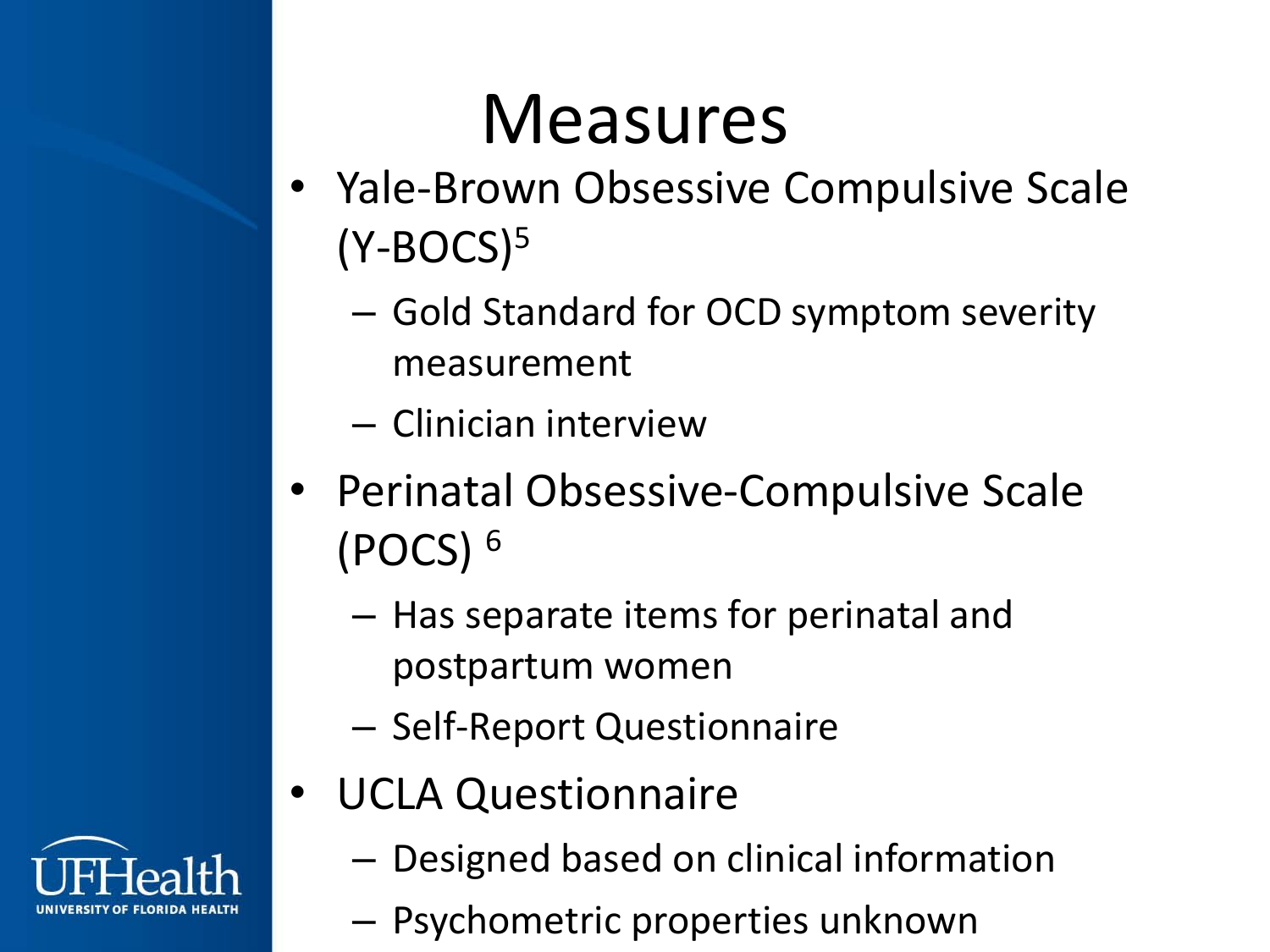

## Prevalence

- OCD: 2-3% lifetime prevalence<sup>7,8,9</sup>
- pOCD:



- 2.07% in pregnant women; 2.43% in postpartum women;  $1.08\%$  in general population<sup>10</sup>
- Father prevalence is less known but  $documented<sup>11,12</sup>$
- Females with OCD experience onset:
	- $-40\%$  during pregnancy<sup>4</sup>
	- $-30\%$  postpartum<sup>1,13</sup>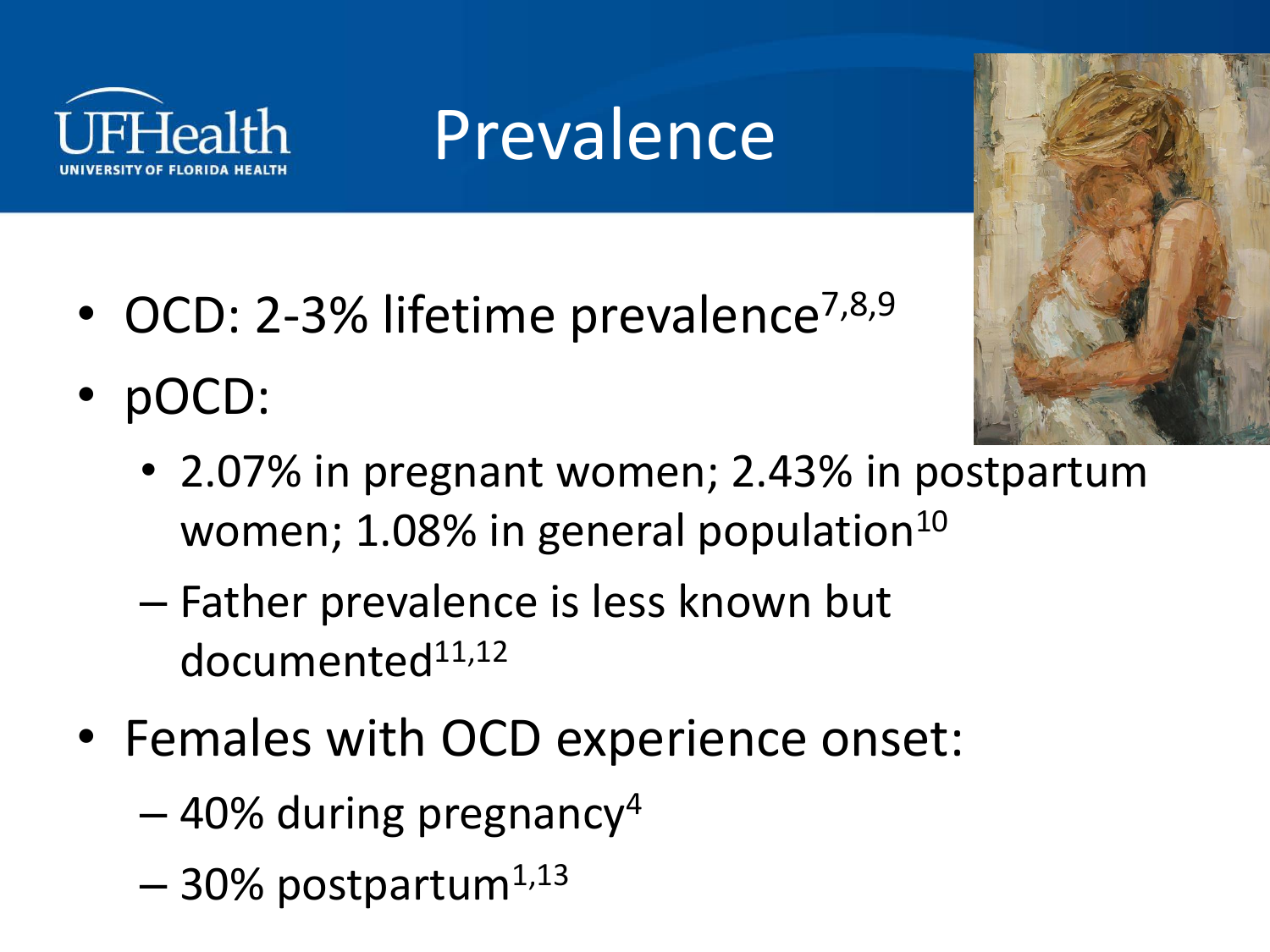

#### Prevalence

- 90% of nonclinical individuals experience intrusive cognitions $14,15$
- 65% of new parents experience obsessional intrusive thoughts about their child<sup>16</sup>
- This is why psychoeducation is so important!!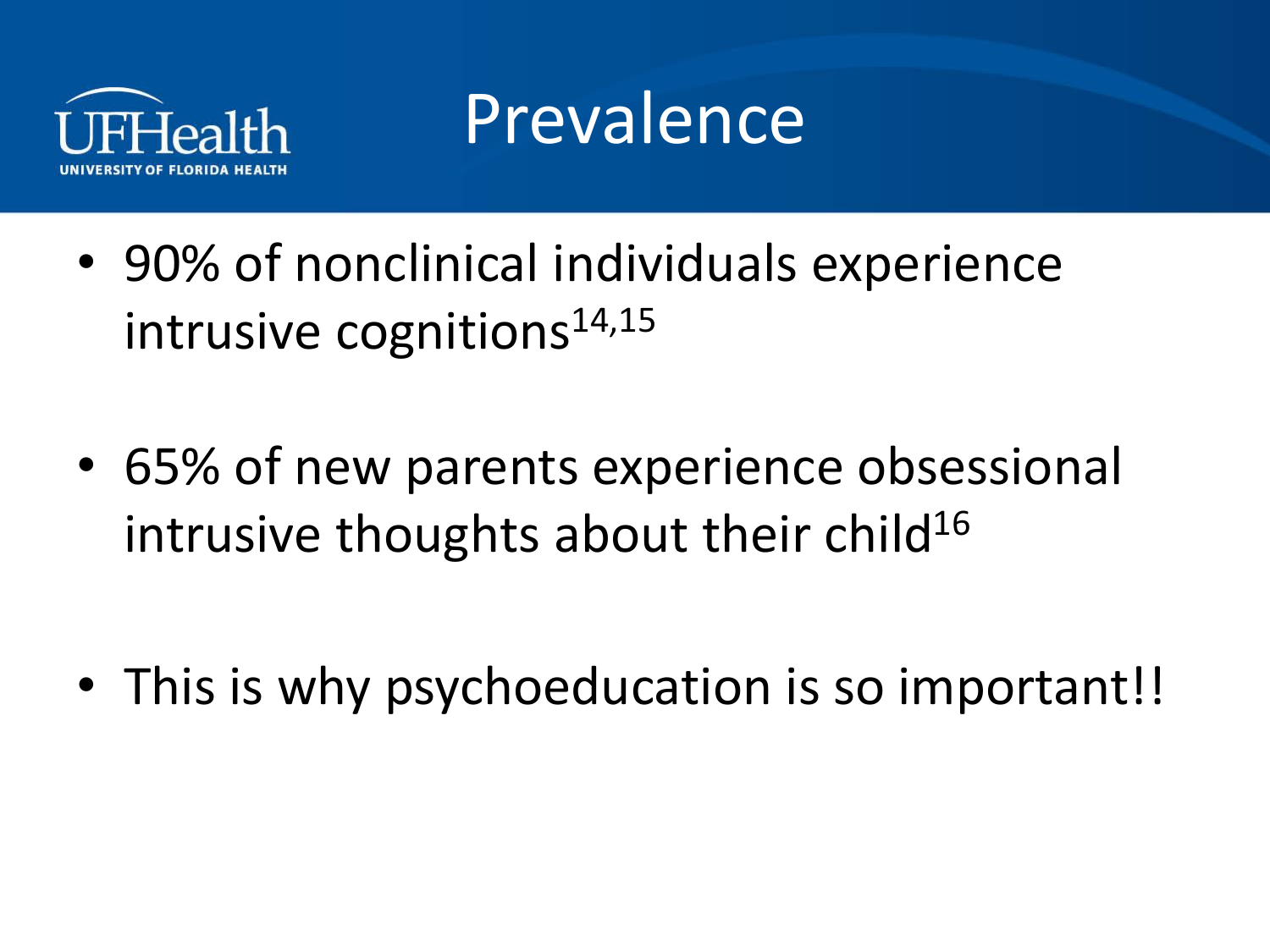# Etiology

- pOCD has rapid onset $17$
- OCD and stressful situations<sup>3</sup>
	- Type of event rather than number is associated with onset of OCD.
	- In pOCD:
		- C-Section without labor
		- Pre-term birth (<34 weeks)
		- Post-term birth (>40 weeks)

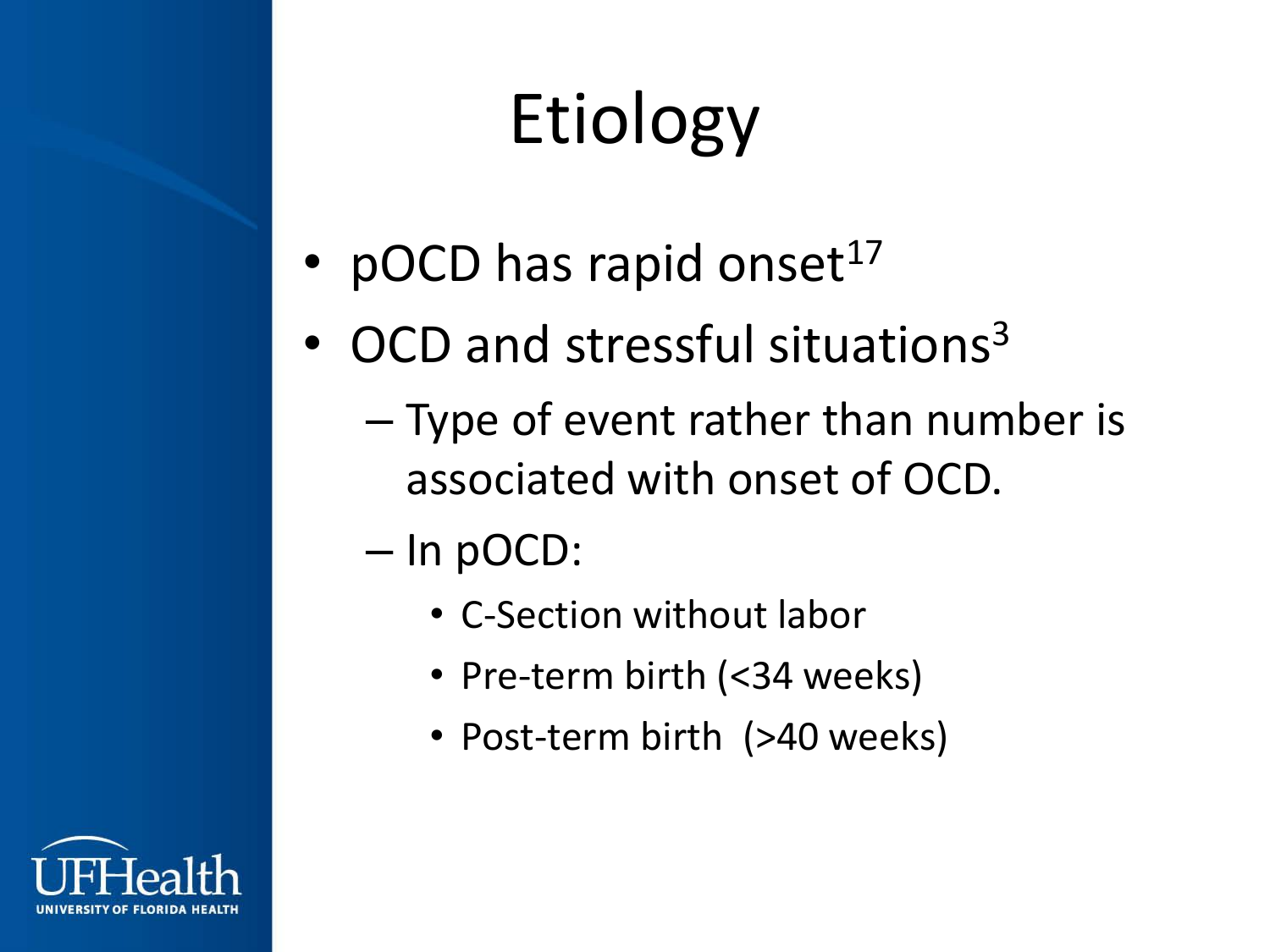# Etiology

- Serotonin/Hormone Changes<sup>18</sup>
	- Estrogen/Progesterone changes affect serotonin transmission, reuptake, and binding<sup>19,20</sup>
- Oxytocin<sup>21,22,23</sup>
	- Plays a role in late pregnancy and postpartum period
	- $-$  Higher levels correlated with OCD severity<sup>24</sup>
- No direct causal research and mixed results in available research for these theories
- Less is known about non-biological or other biological parent with pOCD

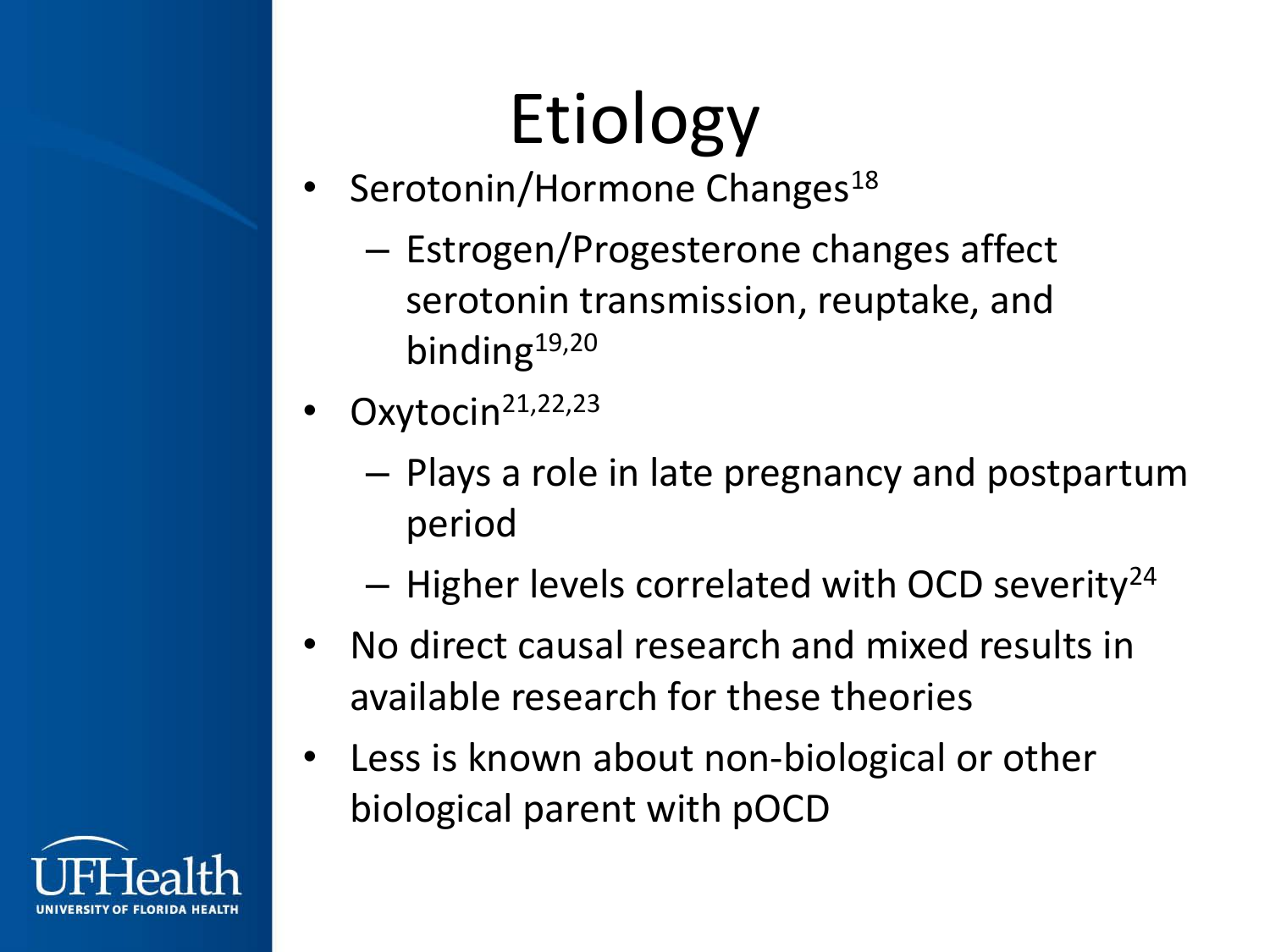# Etiology

- Change in responsibility<sup>17,25</sup>
	- Sudden increase in responsibility for infant who is vulnerable and helpless
	- Misinterpretation of normal intrusive thoughts
	- Terrified that these thoughts mean s/he actually wants to hurt child.
	- Behavior patterns develop in response to thoughts
		- Avoidance
		- Checking
		- Reassurance seeking
	- Can account for pOCD in partners

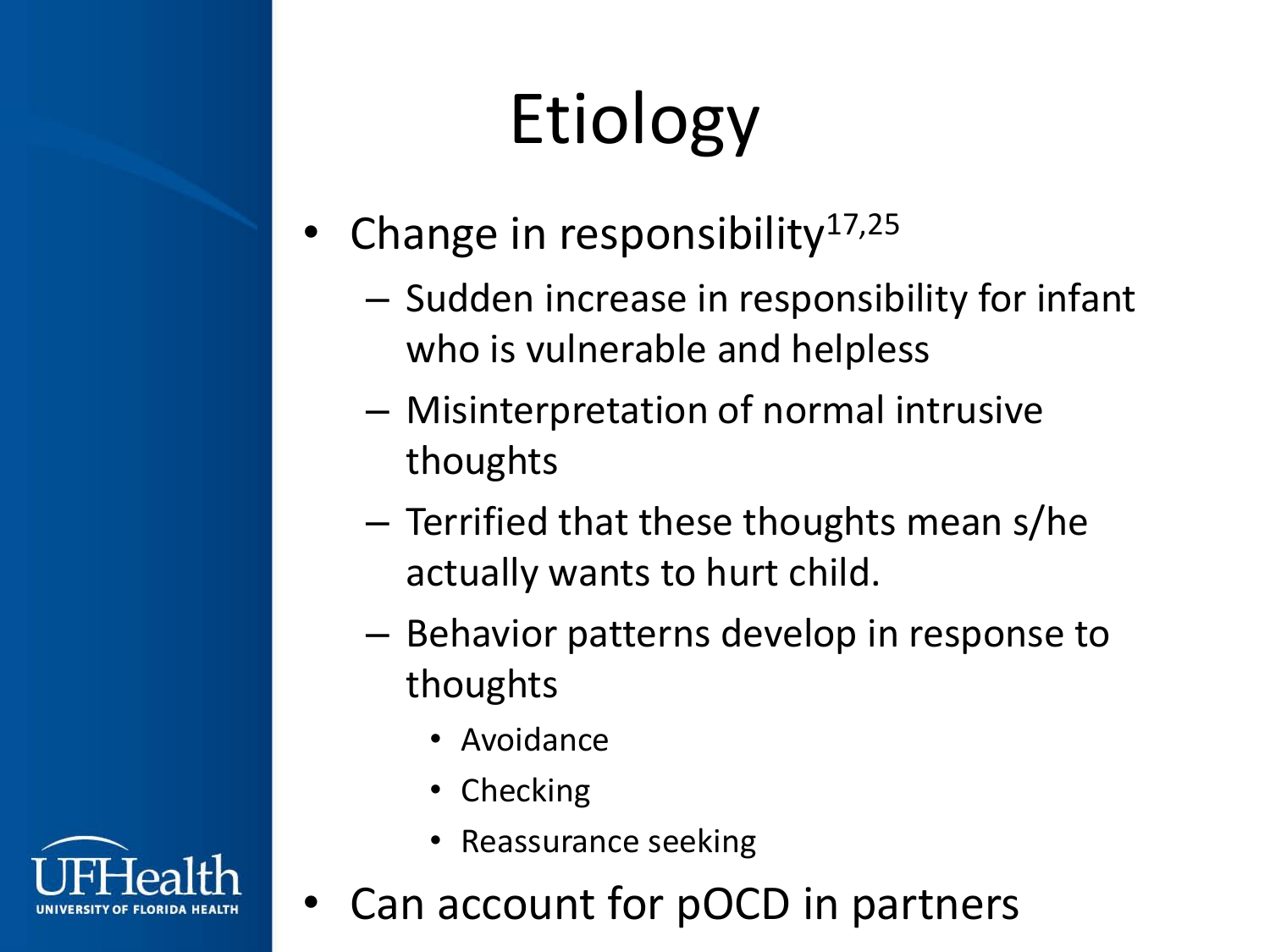

### Negative Outcomes

- Concerns for parents and family
	- Pre-term delivery
	- Miscarriage
	- Developmental delays/growth defects
	- Parent-infant bonding difficulty
	- Skewed distribution of childcare
	- Marriage/Relationship difficulty
	- Poor work performance/Loss of job



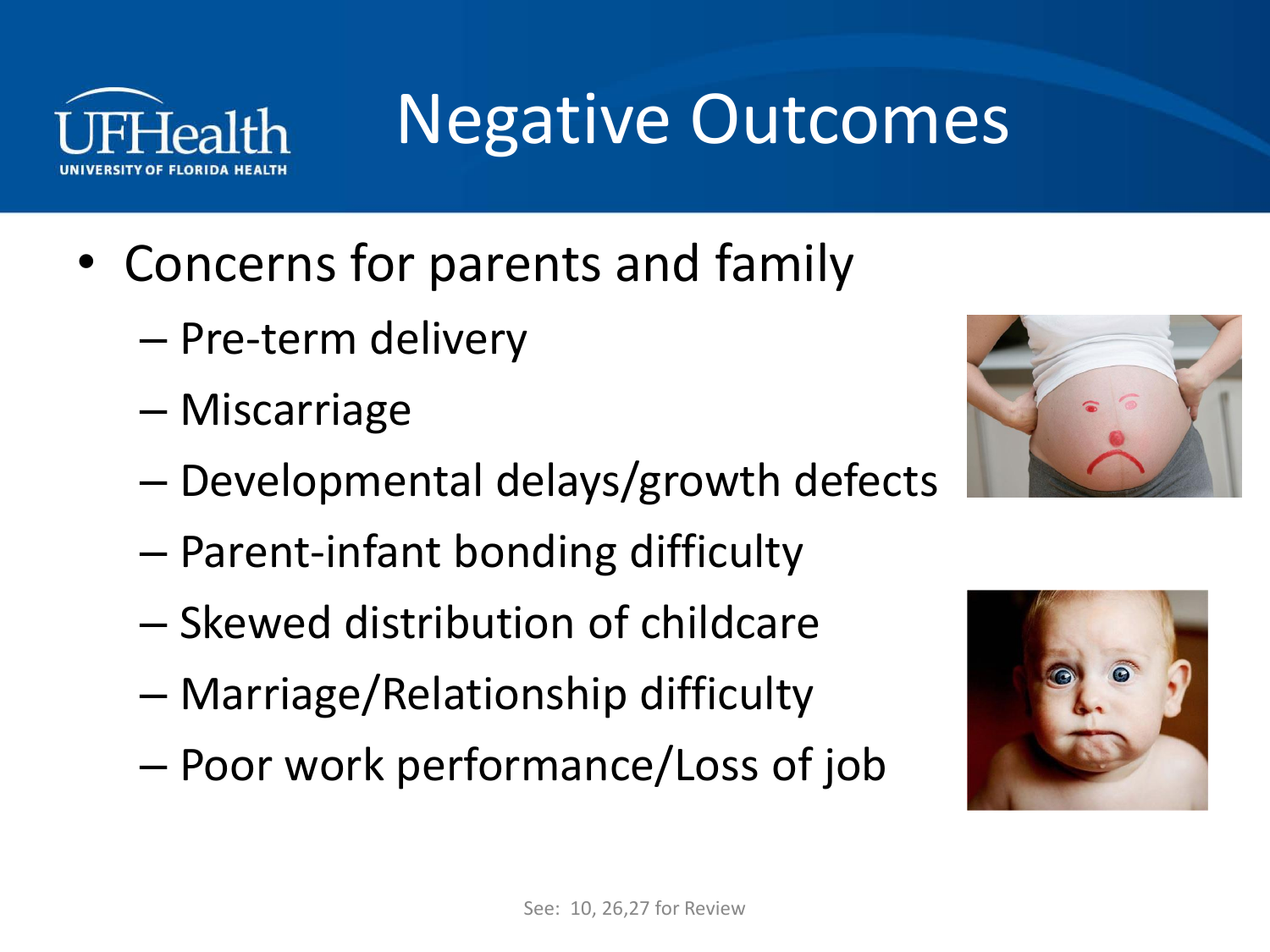

- N=56 (women) with OCD compared to 156 matched patients without OCD
- Followed 1-3 month intervals through 52 weeks postpartum
- Measurements: YBOCS, Clniical Assessment, Medication Exposure Tracking
- Cesarean section and younger age was associated with higher OC symptoms in the postpartum period compared to those with vaginal deliveries
- Those without OCD had higher frequency fetal loss compared to those with OCD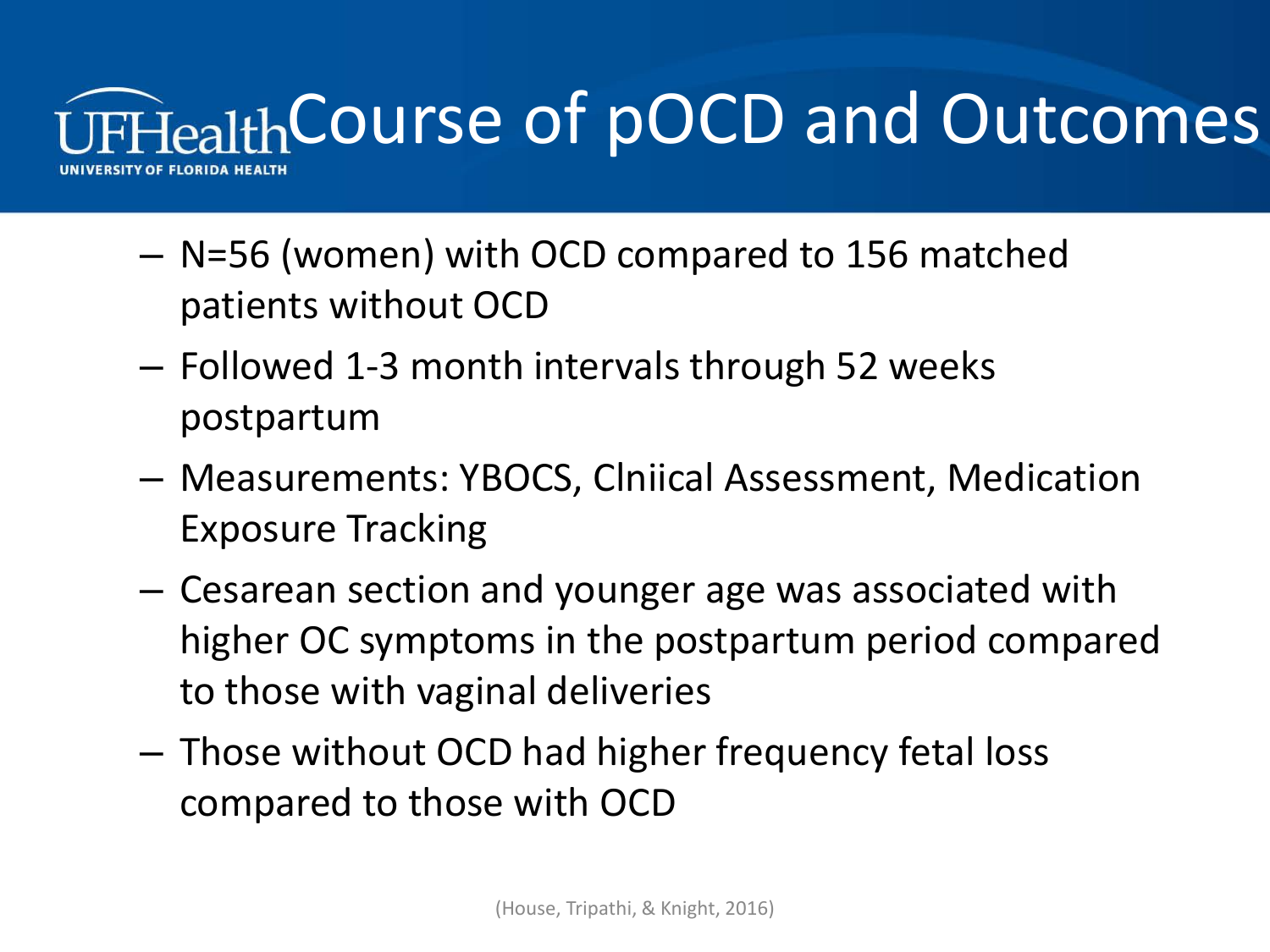# Treatment<sup>27</sup>

• Pharmacological<sup>1,12,28,29</sup>



- Serotonin Reuptake Inhibitors (SRIs)
- Typically 20-40% improvement <sup>12</sup>



- Therapy
	- CBT-E/RP
	- $-$  Typically 60-70% improvement<sup>12</sup>
	- Other therapies include ACT and Mindfulness techniques<sup>30,31</sup>

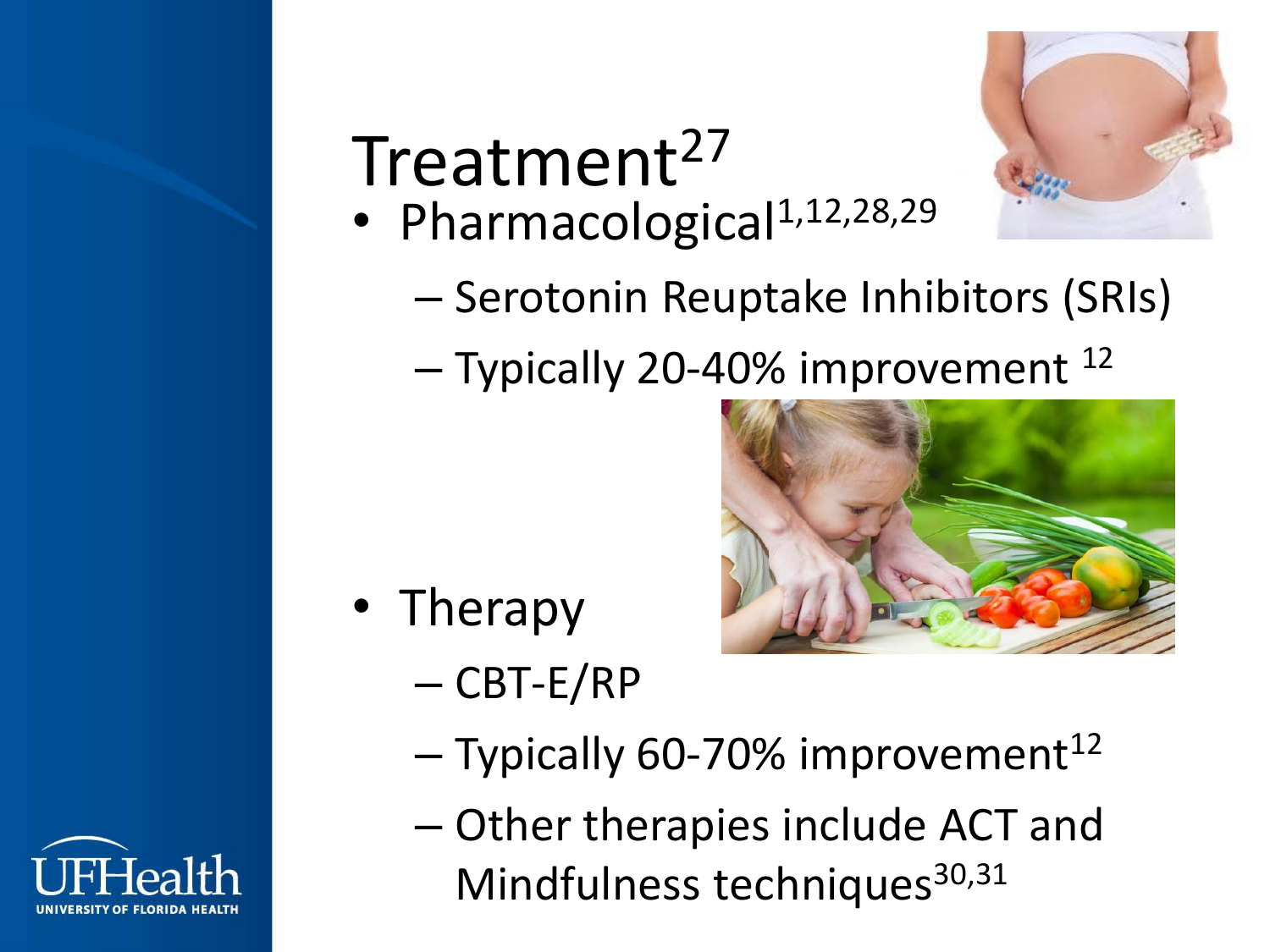Dimensions of pOCD & **Comorbidity** Danielle Cooke, BA/BS

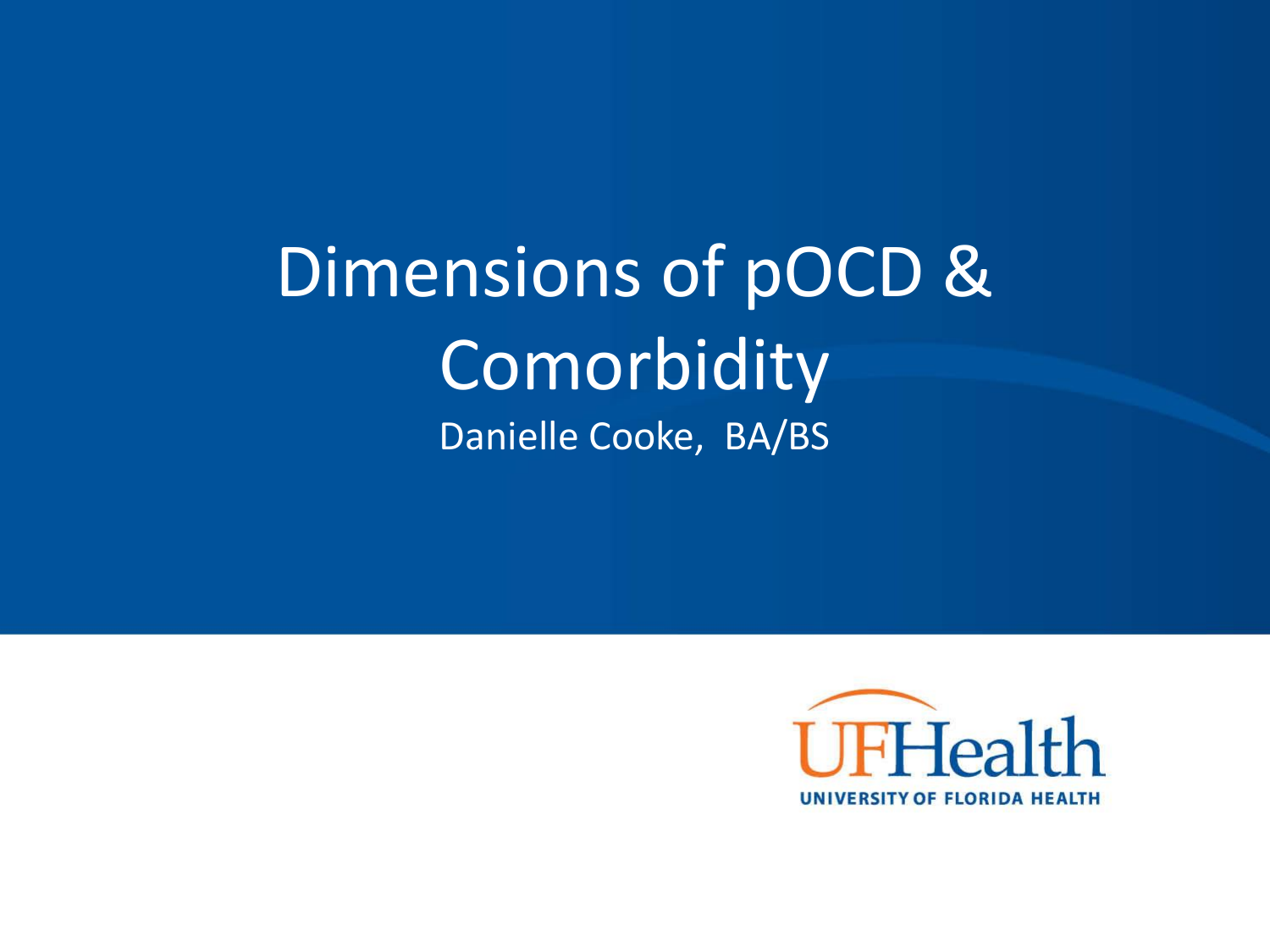## Dimensionality and OCD

- Multidimensional and heterogeneous
- Dimensions $1,10$ :
	- Contamination
		- Contamination obsessions, washing and cleaning compulsions
			- $-$  Two potential subtypes<sup>5</sup>
				- » Individuals who report feeling discomfort or contamination without fears of harm
				- » Individuals who report feeling discomfort or contamination with specific fears of harm
	- Responsibility for Harm
		- Obsessions about responsibility for harm, making mistakes, checking compulsions
	- **Symmetry** 
		- Obsessions about order and symmetry, ordering and arranging compulsions
	- Unacceptable Thoughts
		- Obsessions concerning sex, religion, and violence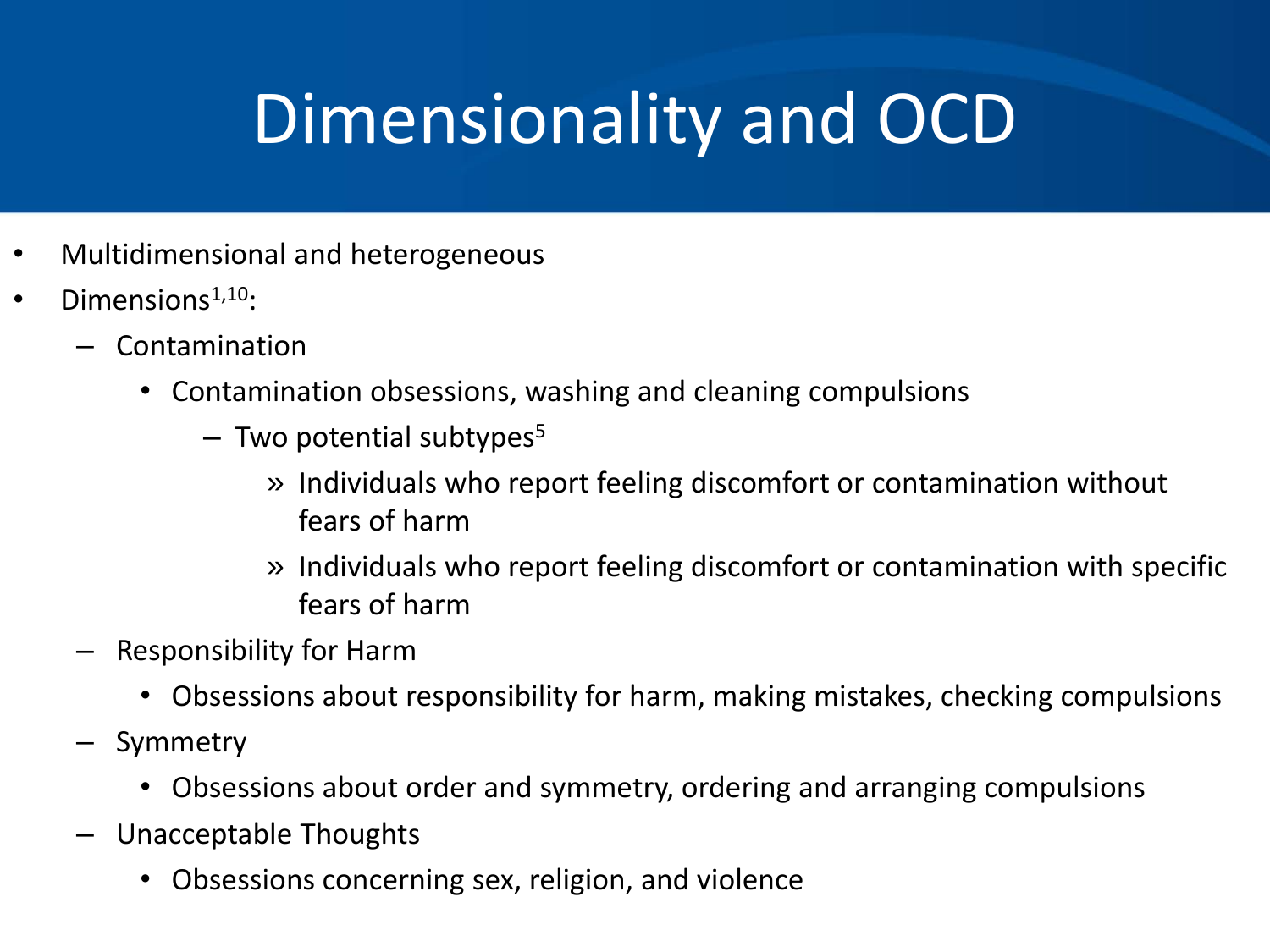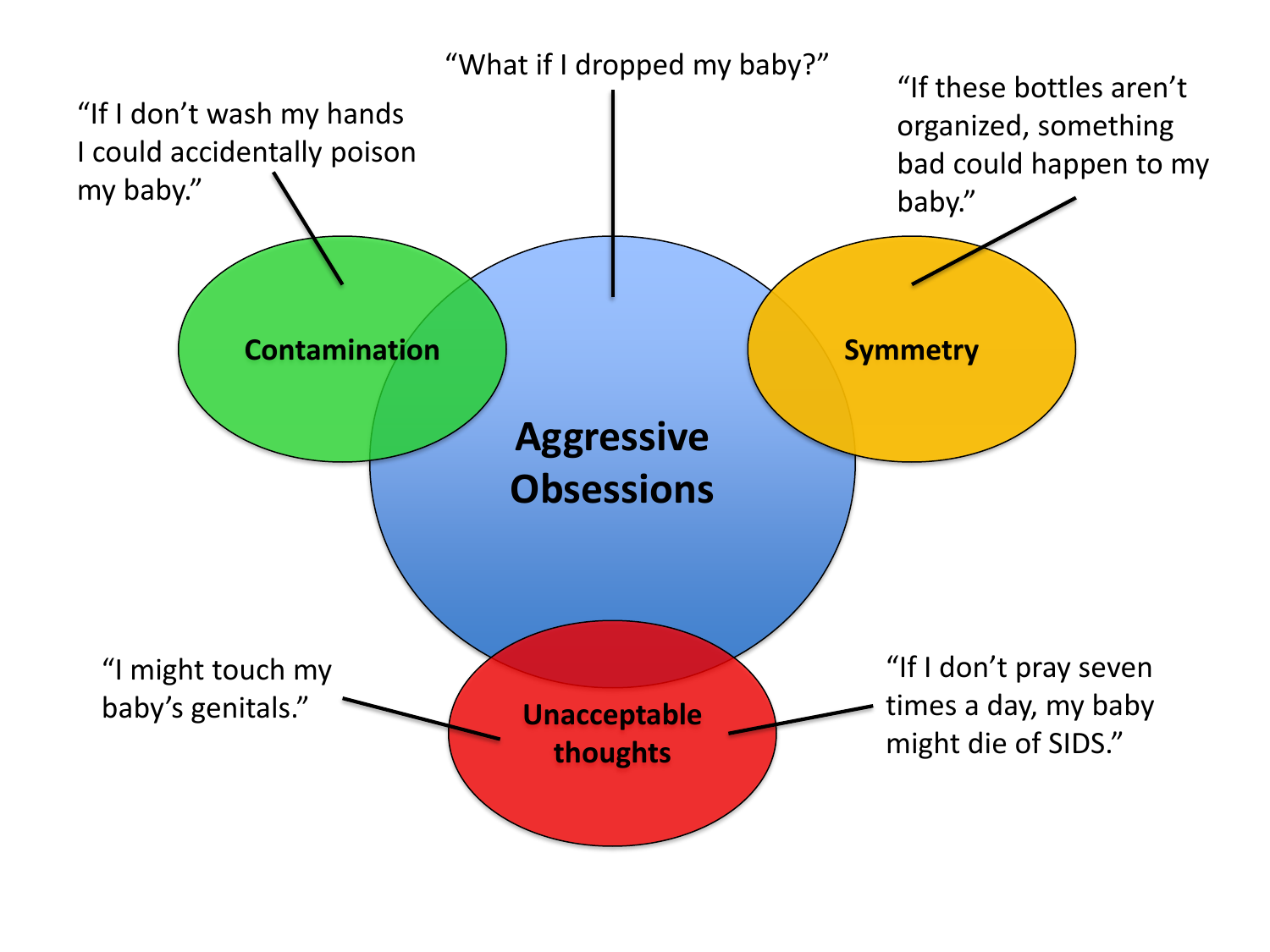

- Intrusive thoughts concerning harm appear to be particularly common among women with POCD<sup>2</sup>, with intrusive, recurrent thoughts about harming appearing in roughly 1 in every 15 childbearing females $6$
- Contamination and cleaning symptoms appears to be a common clinical presentation linked to pregnancy

|                                 | Zambaldi et al., 2009                                                           | <b>Uguz et al., 2007</b>                                              | Timpano et al., 2011                                                                                                                   |
|---------------------------------|---------------------------------------------------------------------------------|-----------------------------------------------------------------------|----------------------------------------------------------------------------------------------------------------------------------------|
|                                 | Thirty-six post-partum women who<br>met the diagnostic criteria for OCD.        | Study of twelve mothers in Turkey<br>with pOCD                        | Thirty-three mothers in a control condition<br>who reached mild, yet clinically significant<br>levels of obsessive compulsive symptoms |
| <b>Aggressive</b>               | 77.8% (n=28)                                                                    | $33.3\%$ (n=4)                                                        | 80.0%                                                                                                                                  |
| Contamination                   | 77.8% (n=28)                                                                    | 75% (n=9)                                                             | 64.0%                                                                                                                                  |
| Symmetry                        | $44.4\%$ (n=16)                                                                 | $33.3\%$ (n=4)                                                        | Not reported                                                                                                                           |
| Unacceptable<br><b>Thoughts</b> | Sexual Obsessions: 33.3%<br>$(n=12)$<br>Religious Obsessions: 41.7%<br>$(n=15)$ | Sexual Obsessions: 0% (n=0)<br>Religious Obsessions: 16.7%<br>$(n=2)$ | Sexual Obsessions: 12.0%<br>Violent Obsessions: 68.0%                                                                                  |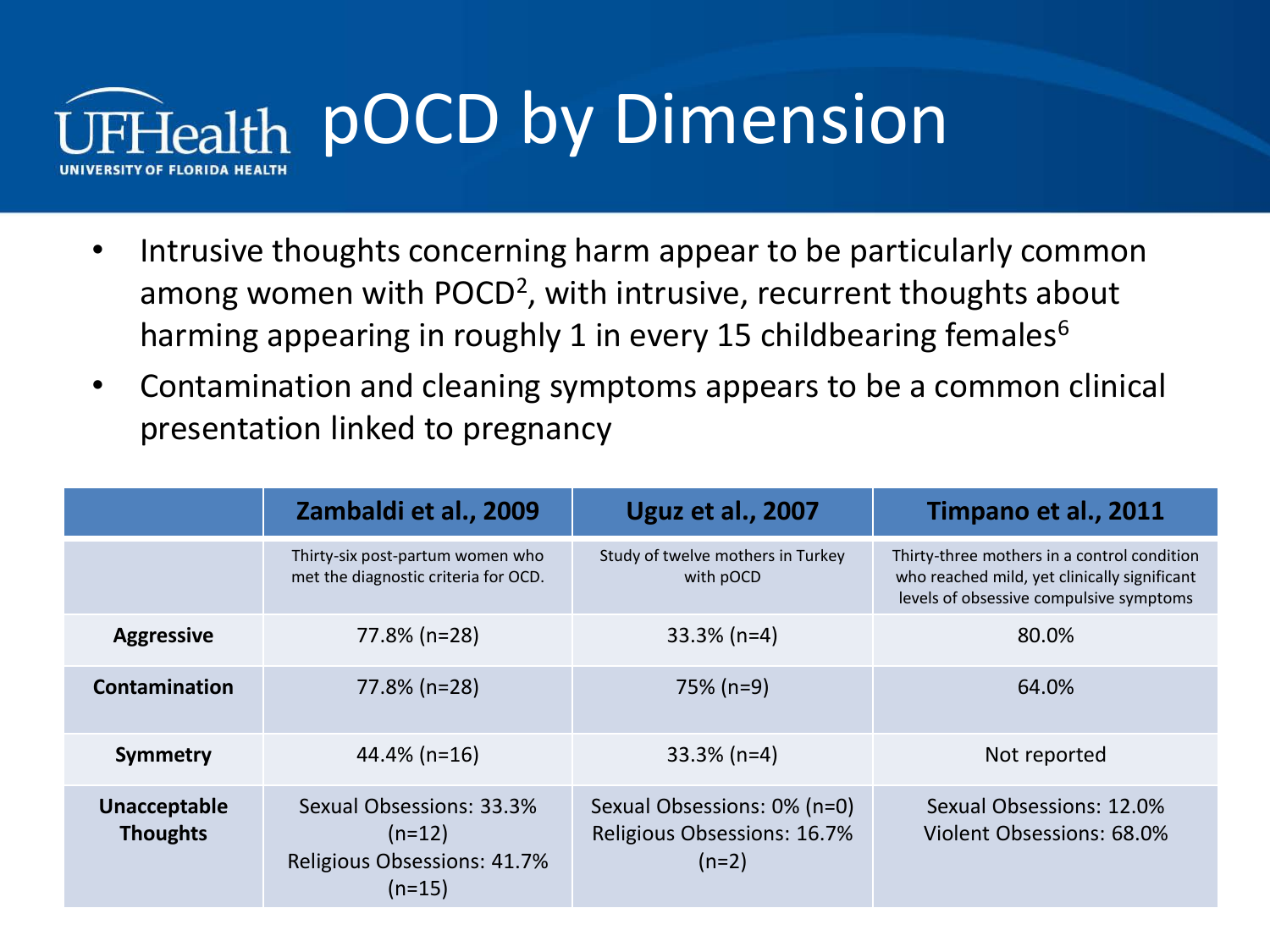# Postpartum Compulsions

- Some evidence suggests that compulsions look different in pOCD with fewer **overt compulsions** (such as cleaning + organizing)
- **Covert behaviors** (such as praying, attempts at suppressing the thought, distraction) and **situational** avoidance (such as avoiding holding or bathing) appear to be more common.4

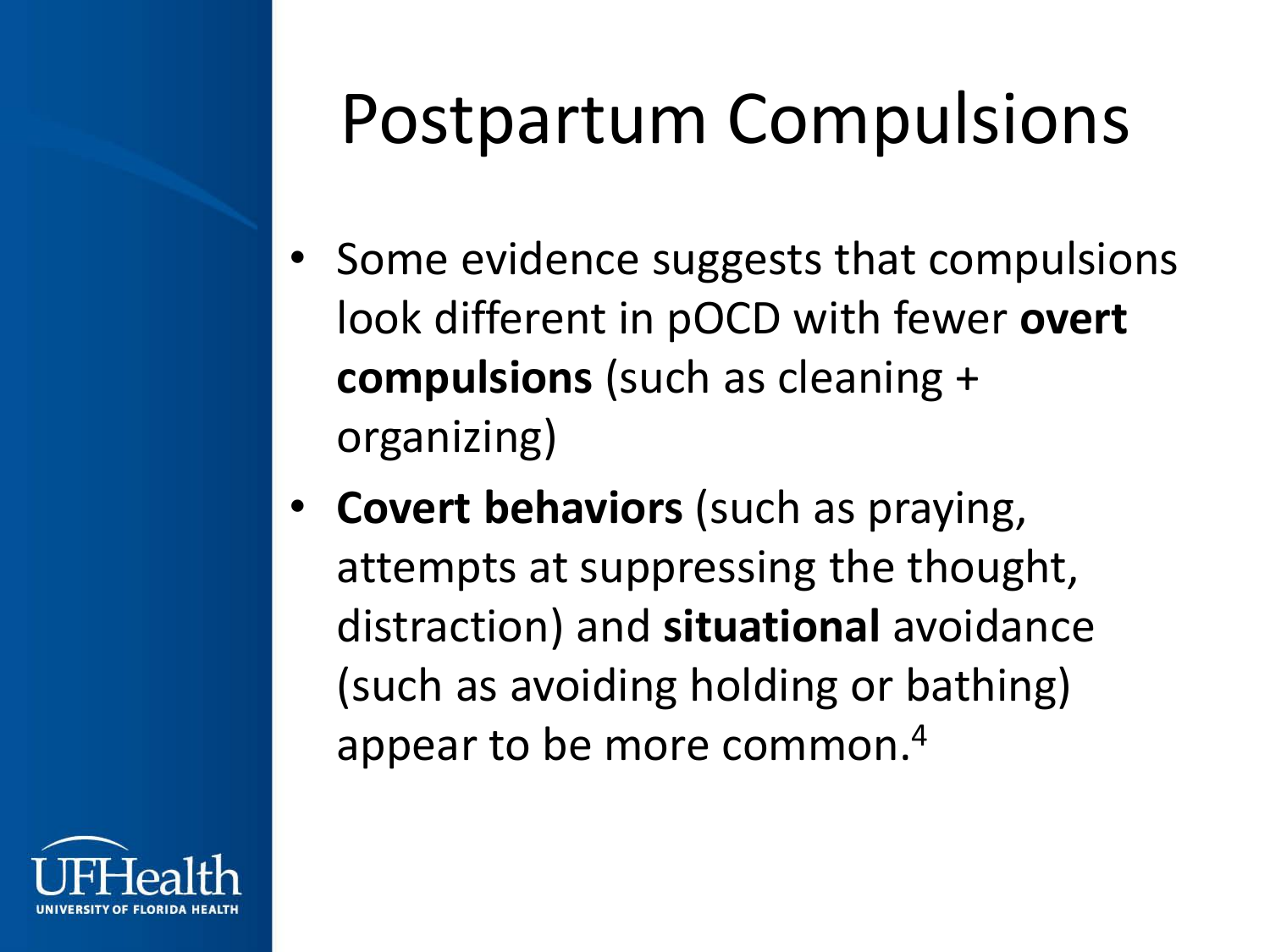# Breakout!

- *The patient is presenting with obsessions regarding accidentally injuring her child. She has been reluctant to allow family members or friends to hold the baby for fear of them accidentally harming the child.*
- Turn to someone sitting next to you and discuss potential exposures to challenge this patient!
- **Challenge**: try to challenge the situational avoidance and covert behaviors!

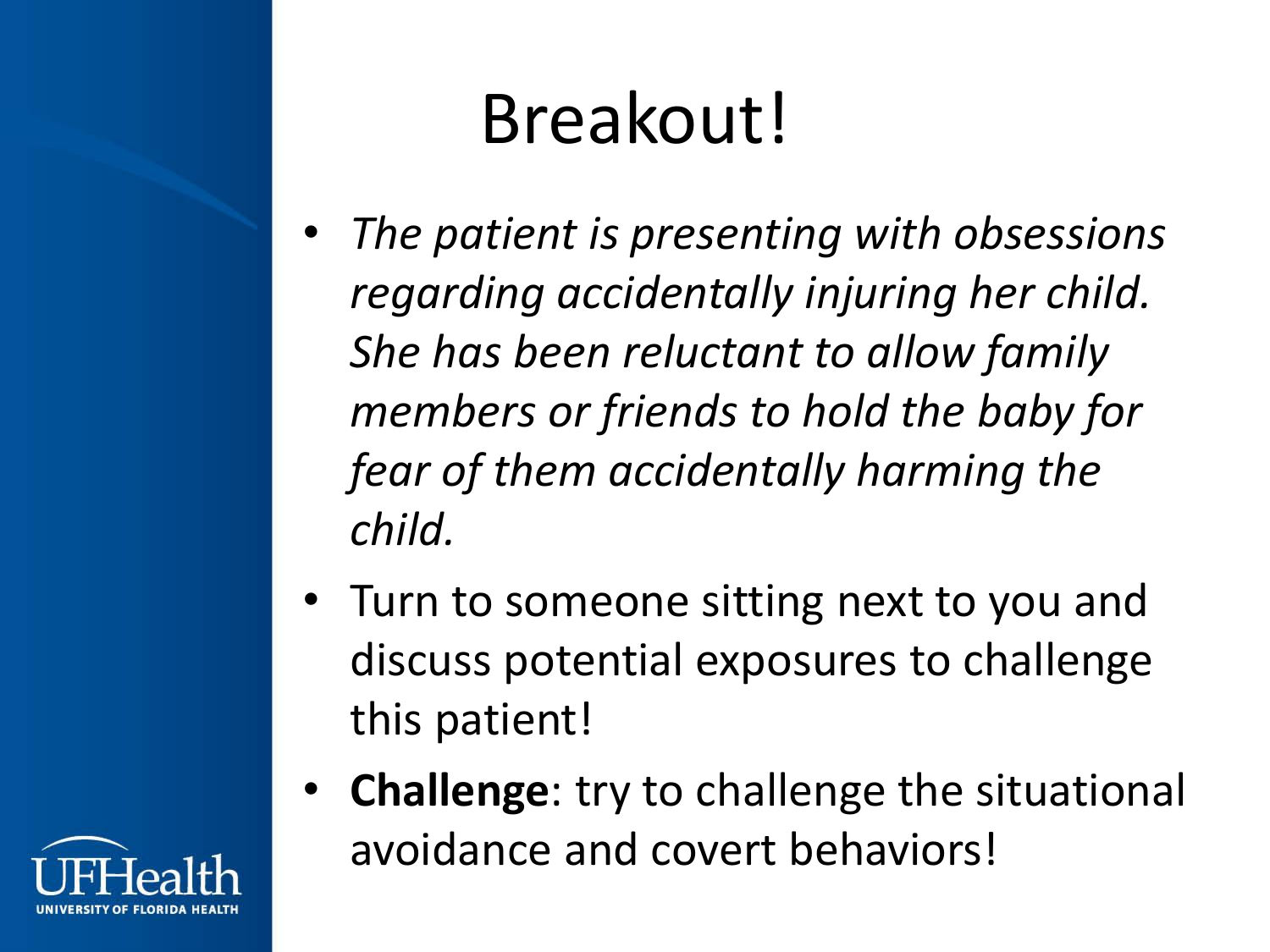### Potential Exposure Ideas (in SUDs)

The patient is presenting with obsessions regarding accidentally injuring her child. She has been reluctant to allow family members or friends to hold the baby for fear of them accidentally harming the child.

10 – repeating the thought out-loud "I could drop my baby."

30 – holding the baby while repeating a distressing thought such as "I could drop my baby/I might shake my baby."

40 – letting a family member hold the baby

50 – letting the therapist hold the baby

60 – Letting a stranger hold the baby

70 – Leaving the baby unsupervised with a family member

90 – playing "airplane" with the baby

100 – leave baby in therapy room by herself for 15 seconds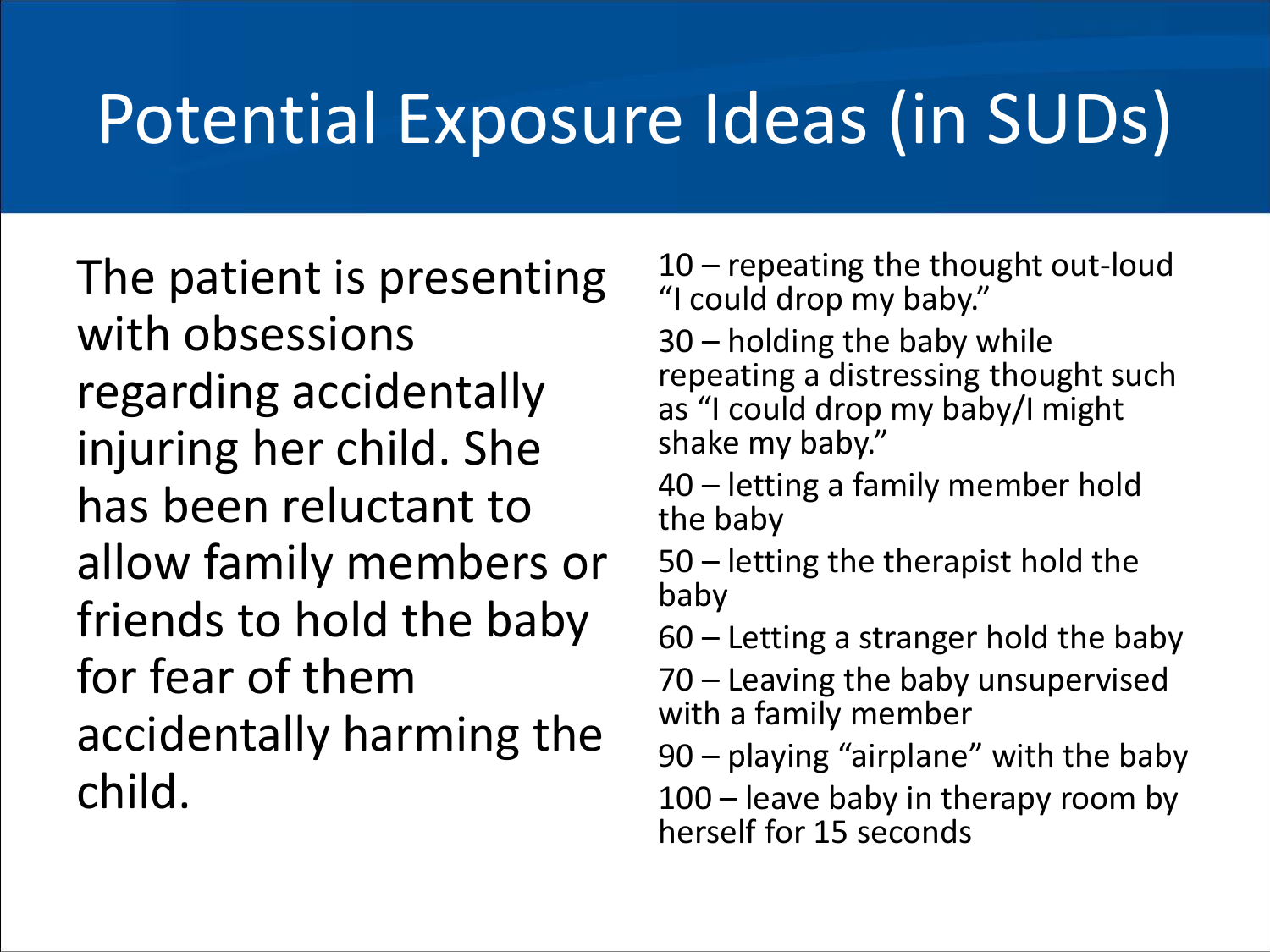# Differentiating: Postpartum Depression

- **Post-partum depression:**
	- Episode of major depression experienced in the post-partum period<sup>9</sup>
	- Estimated prevalence of 13%-19% of women in the first 6 months after delivery<sup>9</sup>
- **Similarities:**
	- Obsessions and depressive ruminations are each associated with negative affect<sup>2</sup>
	- Highly comorbid
		- 41%–57% of women with PPD experience obsessive-compulsive cognitions<sup>12,6,15</sup>
			- $-$  Of these women, the most commonly occurring thought concerned aggressive thoughts<sup>6,15</sup>

#### • **Differentiating**<sup>2</sup> **:**

| <b>Obsessions</b>                                                                                                                            | <b>Depressive Ruminations</b>                                                                           |
|----------------------------------------------------------------------------------------------------------------------------------------------|---------------------------------------------------------------------------------------------------------|
| Intrusive thoughts with fears of <b>specific</b> situations with<br>specific disastrous consequences with fixed subject<br>matter and themes | <b>General</b> sad, pessimistic thoughts concerning the world,<br>self or future, with shifting content |
| Ex: "If I don't wash my hands four times I could<br>accidentally poison my baby."                                                            | Ex: " My child will never be able to love me"                                                           |
| Obsessional fears are usually bizarre and senseless                                                                                          | Usually concerns a real-life circumstance                                                               |
| Ex: "I might put my baby in the oven."                                                                                                       | Ex: "I am a worthless mother and spouse."                                                               |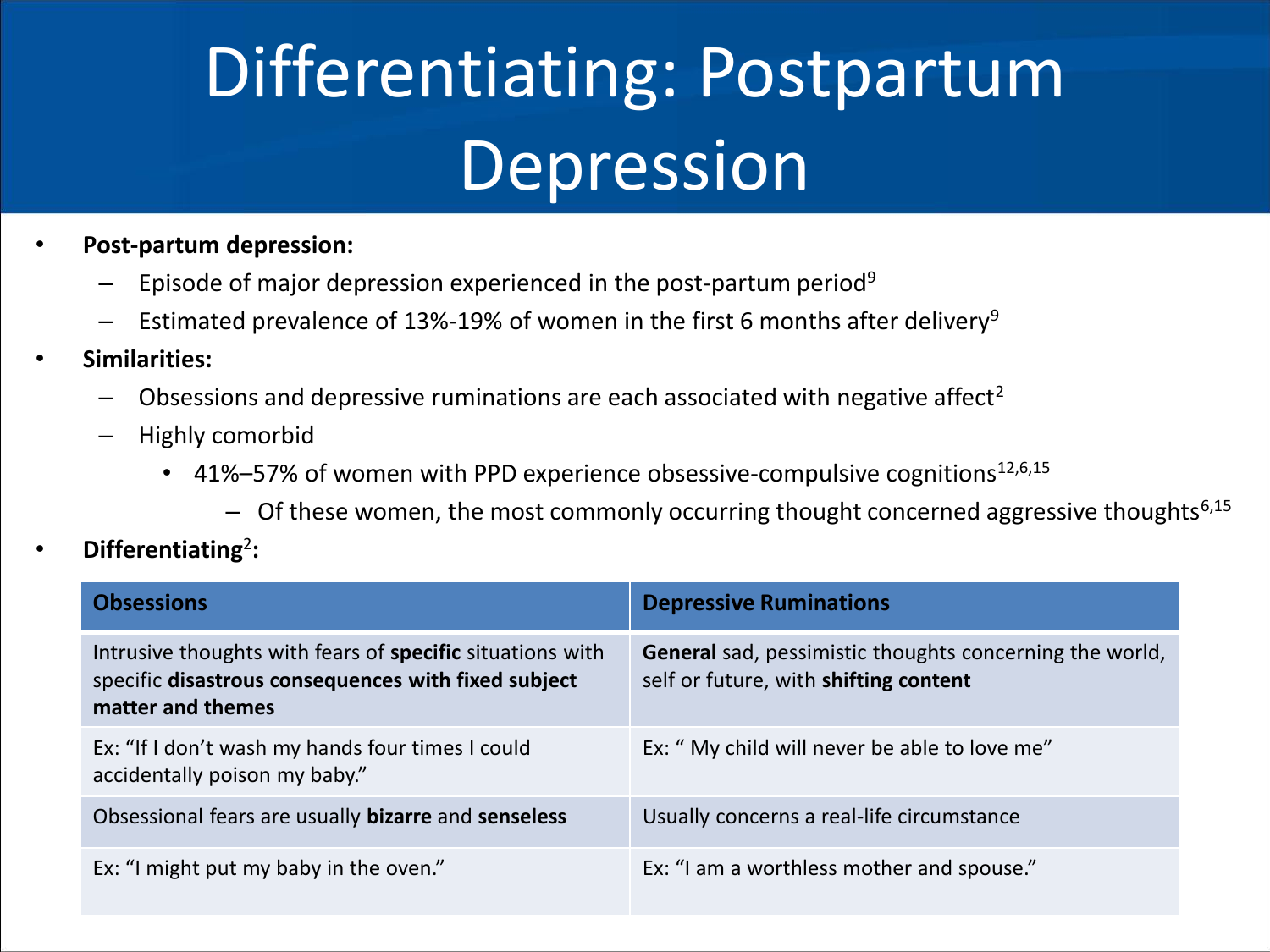# Differentiating: Postpartum **Psychosis**

#### • **Post-partum psychosis:**

- $-$  0.1–0.2% of deliveries<sup>11</sup>
- Not recognized in the DSM-5
- " . . . an odd affect, withdrawn, distracted by auditory hallucinations, incompetent, confused, catatonic; or alternatively, elated, labile, rambling in speech, agitated or excessively active." <sup>3</sup>
- **Similarities:**
	- Both may involve ideas concerning harm to the child
	- **Differentiating:**

| <b>Postpartum OCD</b>                                                                           | <b>Postpartum Psychosis</b>                                   |
|-------------------------------------------------------------------------------------------------|---------------------------------------------------------------|
| Ego-dystonic                                                                                    | Consistent with world-view                                    |
| Ex. "I can't stop thinking about stabbing my baby, I am a terrible<br>person."                  | Ex: "My baby is an imposter."                                 |
| Preservation of rational judgement and reality testing                                          | Hallucinations and delusions                                  |
| Ex: "These thoughts are unreasonable, I don't have to do it."                                   | Ex: "The government placed it with me in order to spy on me." |
| No increased risk of engaging in aggressive behavior                                            | Increased risk of engaging in aggressive behavior             |
| Ex: "These thoughts are unreasonable, I don't want to do them<br>and I probably won't do them." | Ex: "I must abandon it to be free."                           |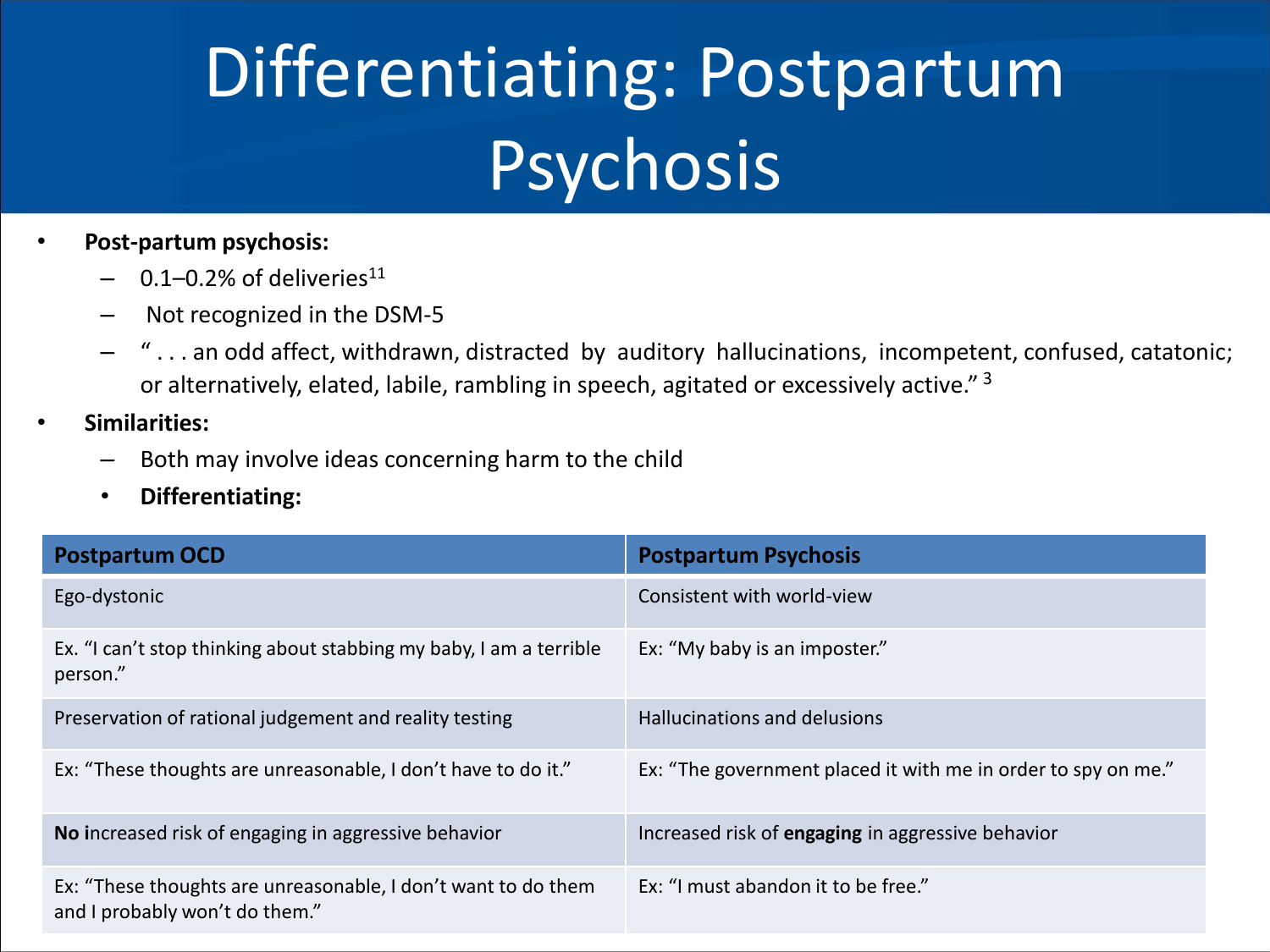#### Conclusions and Future **Directions** Anyaliese D. Hancock-Smith, Ph.D.

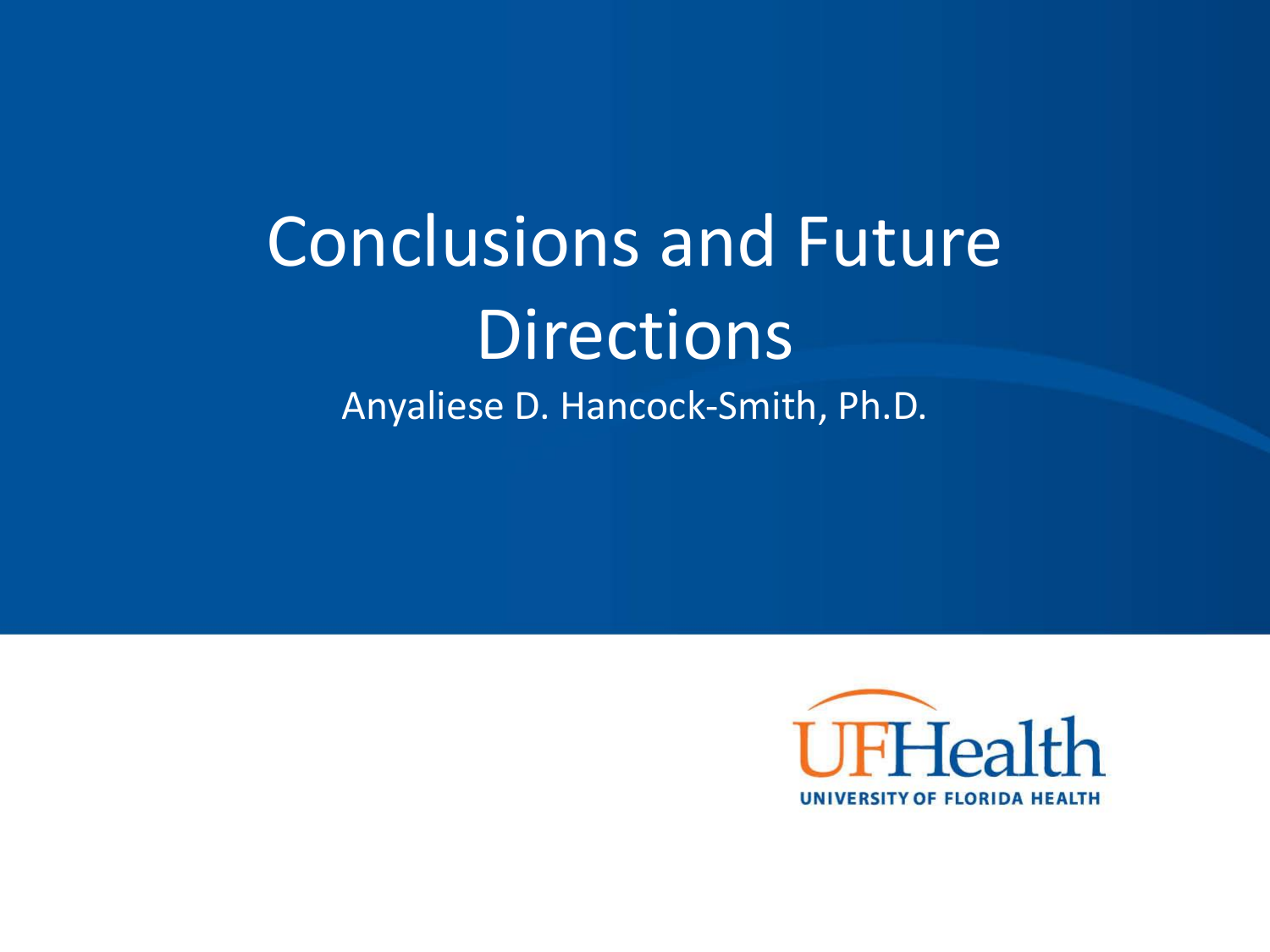

#### **Summary**

- pOCD more prevalent than previously thought; occurs in both mothers and fathers
- Related to stressful events, hormonal changes, and/or increase in responsibility
- pOCD leads to dysfunction, distress, and increased risk for medical health problems
- pOCD can be treated with both therapy and medication
- Overlapping dimensions; aggressive and contamination dimensions occurring most frequently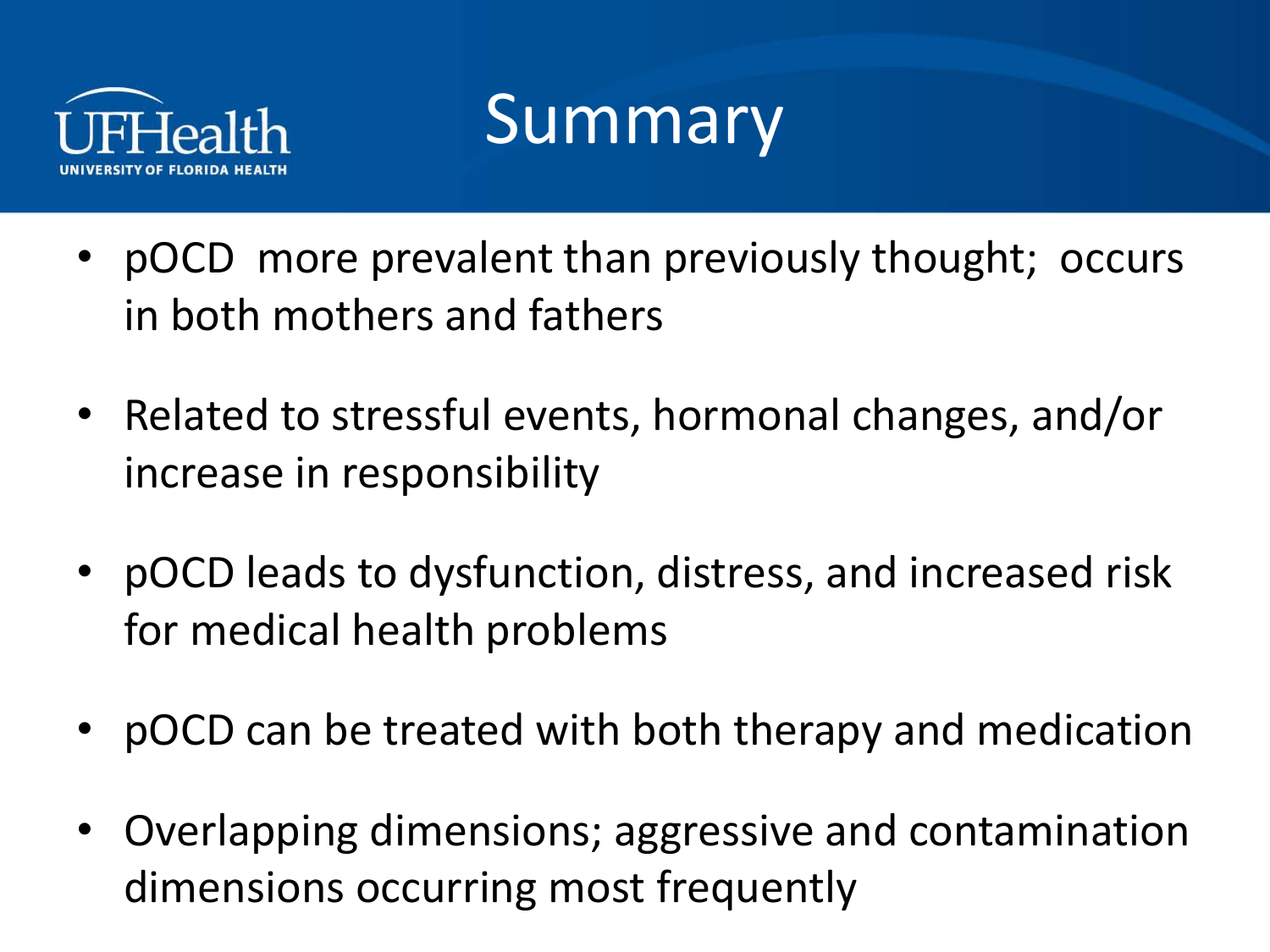

# Considerations

#### **Risk Factors**

- **Pregnancy**
- Past psychiatric history (particularly OCD)
- 1<sup>st</sup> pregnancy
- High Risk Pregnancy
- Delivery Type
- Increased Stress

#### **Protective Factors**

- Early identification
- Early treatment using empirically based treatment
- Access to quality treatment
- Family and social support
- Good prenatal care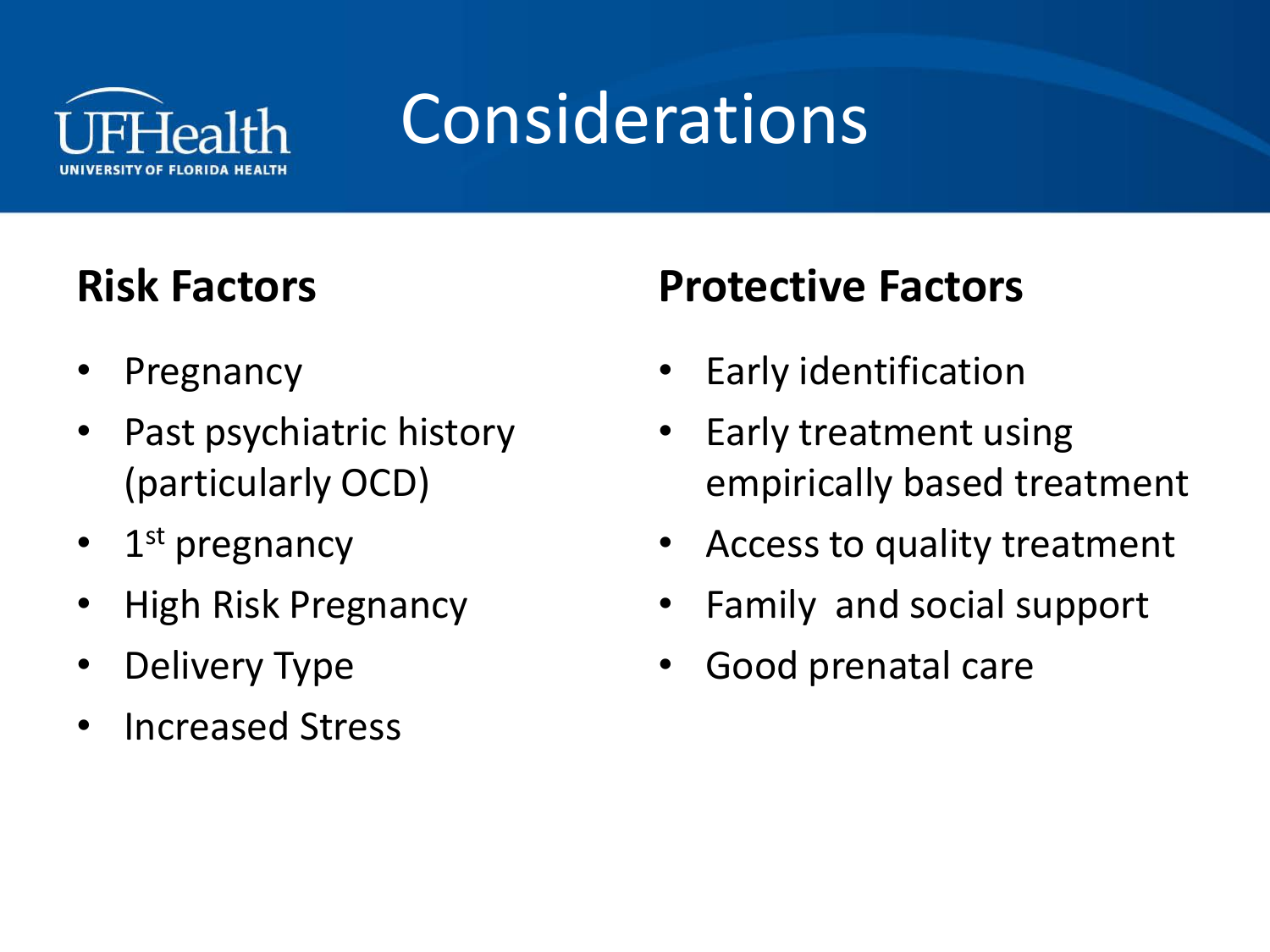#### **Future Directions**

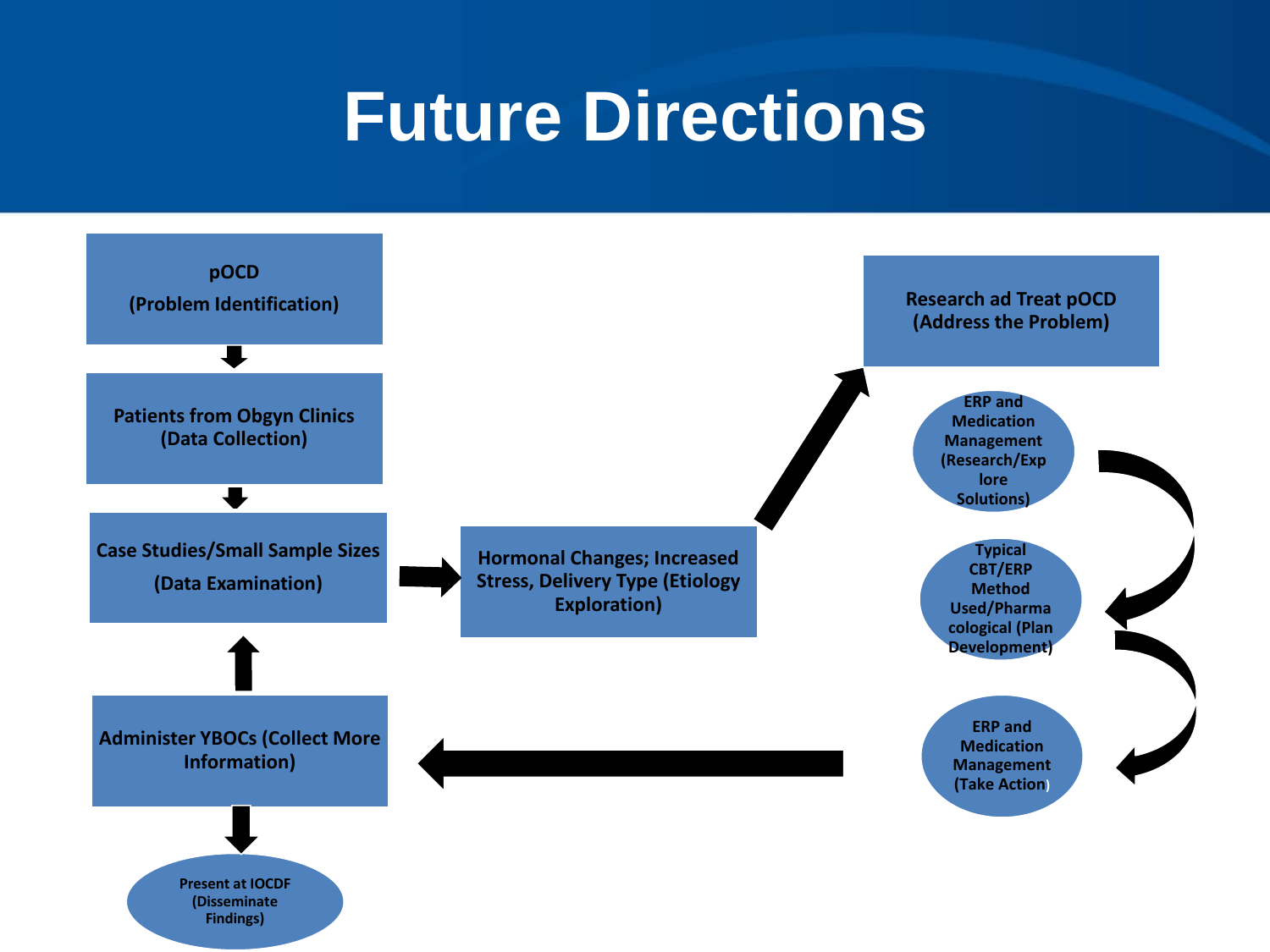#### **Future Directions Continued**

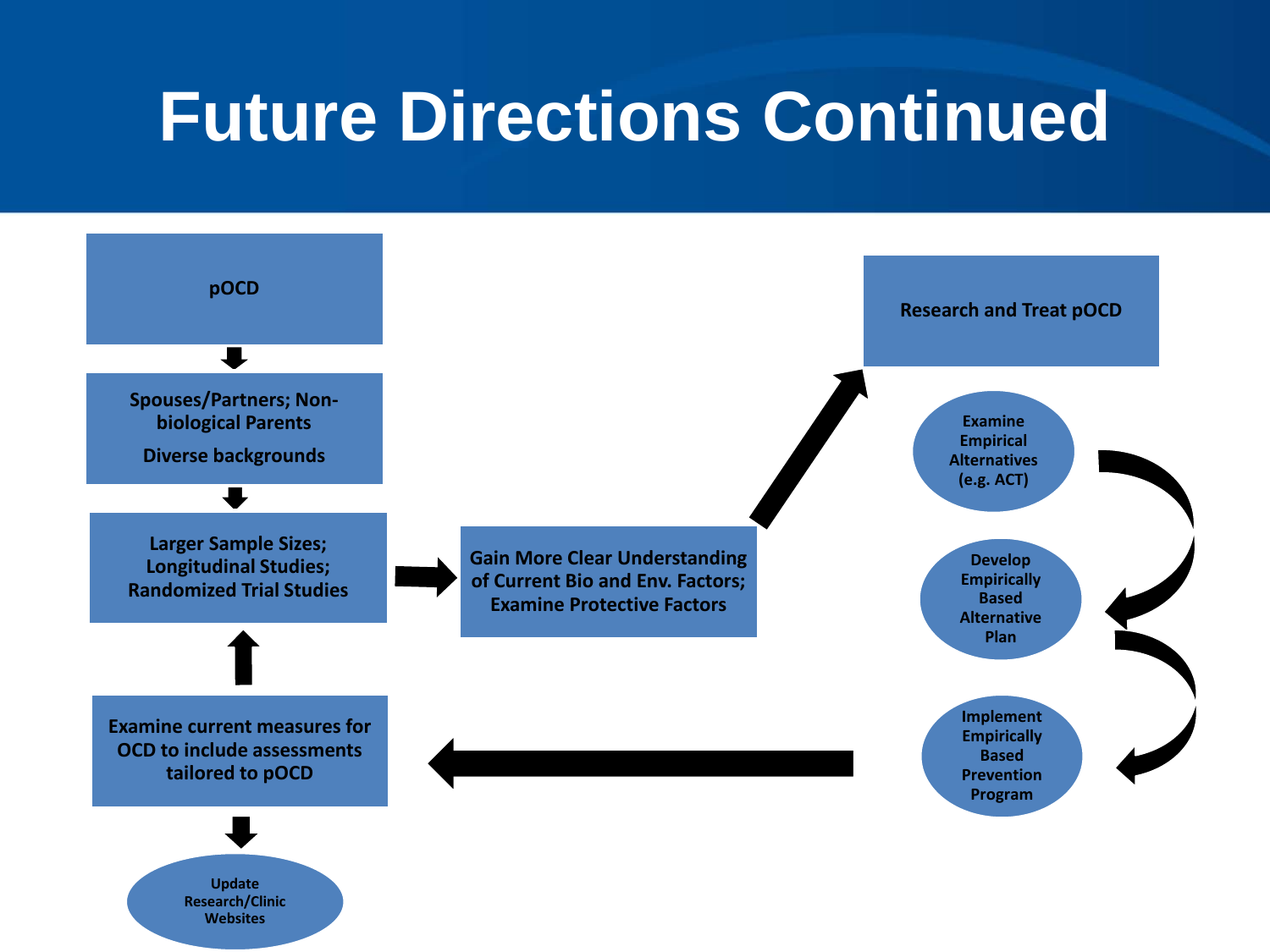

- [http://ocdla.com/perinatal](http://ocdla.com/perinatal-postpartum-ocd-test)postpartum-ocd-test
- http://ocfjaxor.ipower.com/WordPre ss/wp[content/uploads/2010/06/5503JFP\\_](http://ocfjaxor.ipower.com/WordPress/wp-content/uploads/2010/06/5503JFP_AppliedEvidence3-upt2.pdf) AppliedEvidence3-upt2.pdf

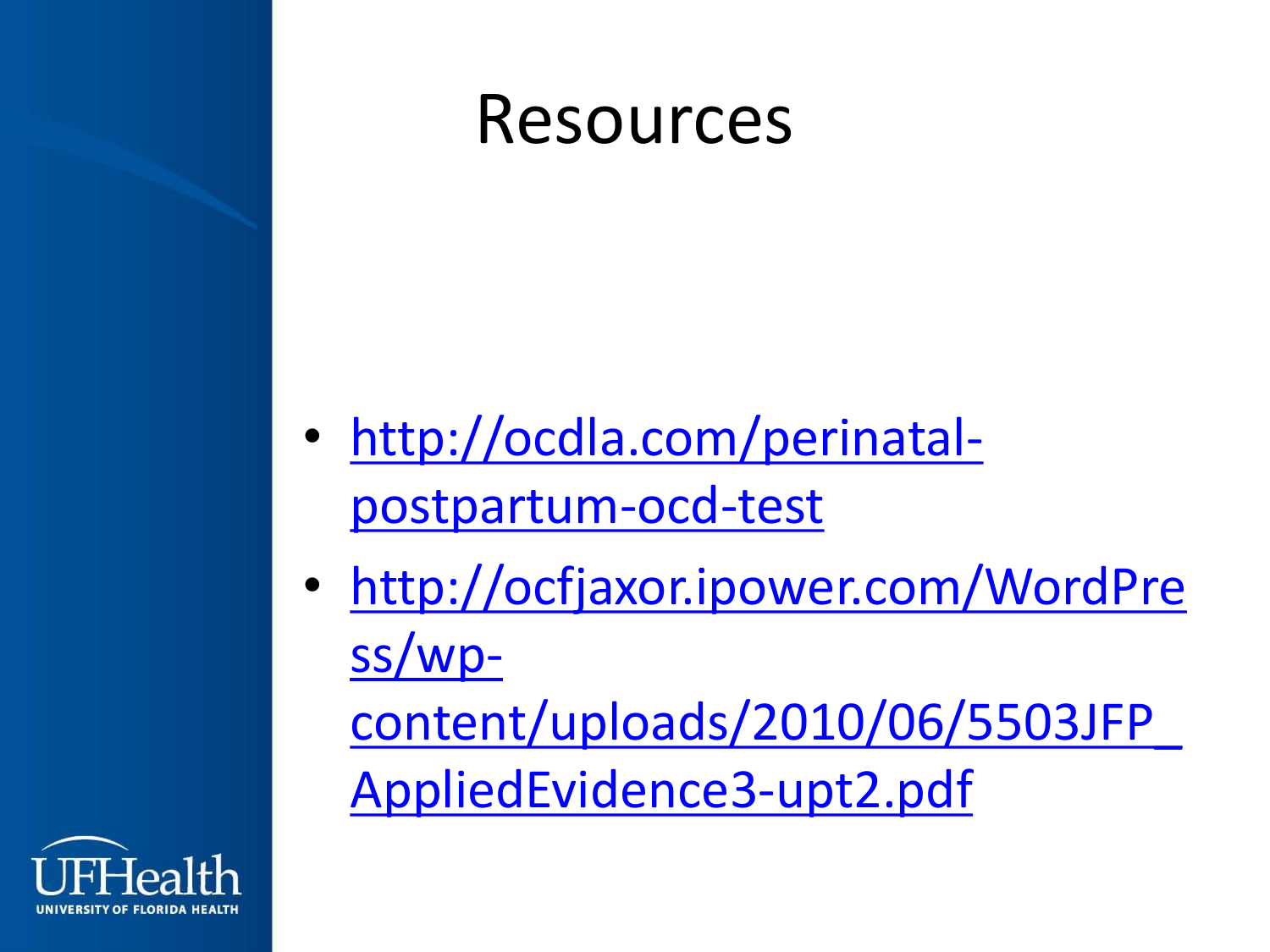

#### References

- 1. Abramowitz, J. S., Deacon, B. J., Olatunji, B. O., Wheaton, M. G., Berman, N. C., Losardo, D., ... & Björgvinsson, T. (2010). Assessment of obsessive-compulsive symptom dimensions: Development and evaluation of the Dimensional Obsessive-Compulsive Scale. *Psychological Assessment*, *22*(1), 180.
- 2. Abramowitz, J. S., Schwartz, S. A., Moore, K. M., & Luenzmann, K. R. (2003). Obsessive-compulsive symptoms in pregnancy and the puerperium:: A review of the literature. *Journal of Anxiety Disorders*, *17*(4), 461-478.
- 3. Brockington, I. F., Cernik, K. F., Schofield, E. M., Downing, A. R., Francis, A. F., & Keelan, C. (1981). Puerperal psychosis: phenomena and diagnosis. *Archives of General Psychiatry*, *38*(7), 829-833.
- 4. Fairbrother, N., & Abramowitz, J. S. (2007). New parenthood as a risk factor for the development of obsessional problems. *Behaviour Research and Therapy*, *45*(9), 2155-2163.
- 5. Feinstein, S. B., Fallon, B. A., Petkova, E., & Liebowitz, M. R. (2003). Item-by-item factor analysis of the Yale-Brown obsessive compulsive scale symptom checklist. *The Journal of Neuropsychiatry and Clinical Neurosciences*, *15*(2), 187-193.
- 6. Jennings, K. D., Ross, S., Popper, S., & Elmore, M. (1999). Thoughts of harming infants in depressed and nondepressed mothers. *Journal of Affective Disorders*, *54*(1), 21-28.
- 7. Kim, S. K., McKay, D., Taylor, S., Tolin, D., Olatunji, B., Timpano, K., & Abramowitz, J. (2016). The structure of obsessive compulsive symptoms and beliefs: A correspondence and biplot analysis. *Journal of Anxiety Disorders*, *38*, 79-87.
- 8. Kumar, R., Marks, M., Platz, C., & Yoshida, K. (1995). Clinical survey of a psychiatric mother and baby unit: characteristics of 100 consecutive admissions. *Journal of Affective Disorders*, *33*(1), 11-22.